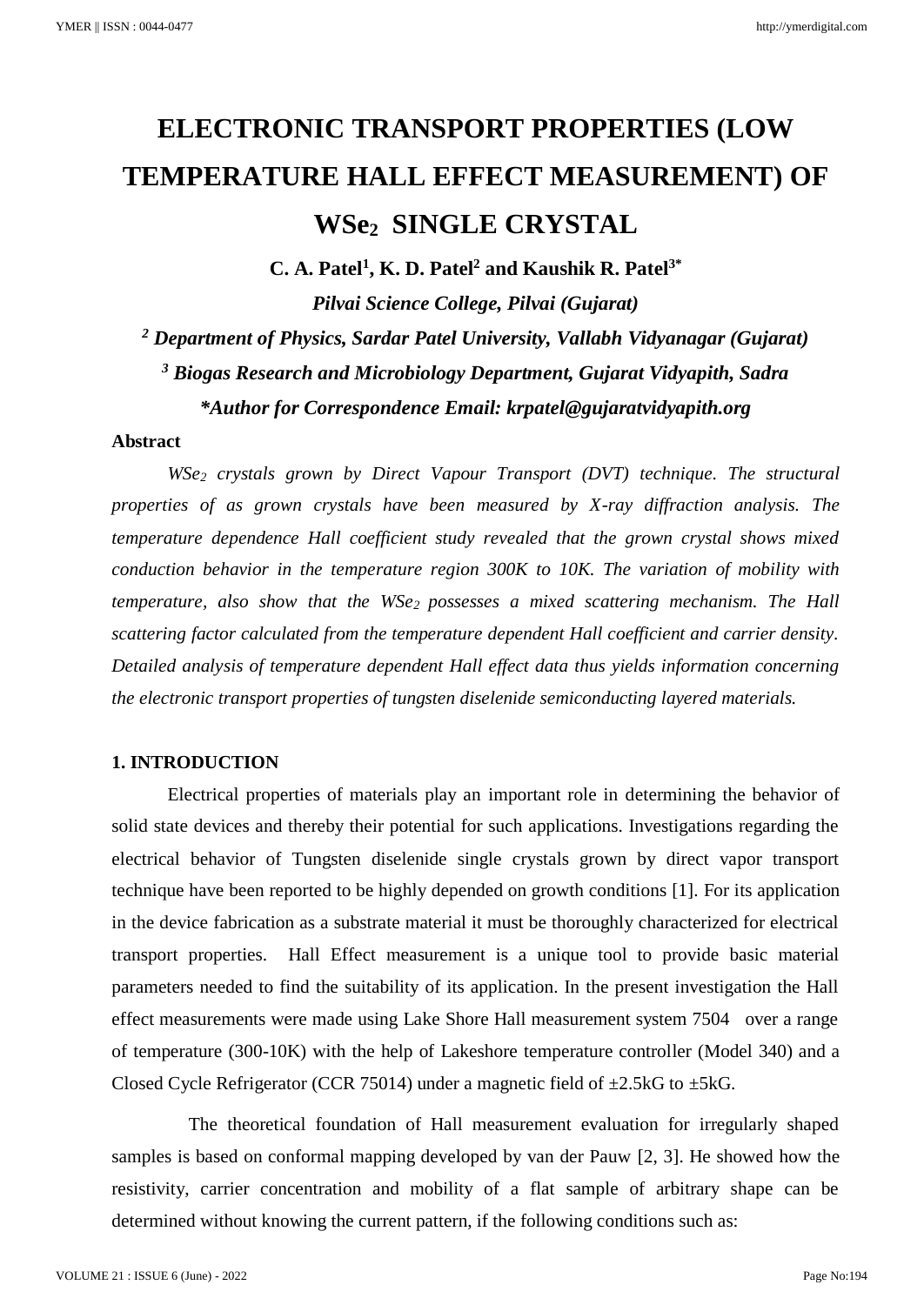- (i) the contacts are sufficiently small,
- (ii) the contacts are at the circumference of the sample
- (iii) the sample is uniformly thick and
- (iv) the sample contains no isolated holes are met.

Van der Pauw suggested different geometries such as circular, square, rectangular and cross. The cross structure generally used for films and other for bulk crystals.

According to the investigations made by Daniel W. Koon [4-7] for different geometries, the preferred geometry is square rather than circle to reduce the effect of contact lead placement errors in measurement of transport parameters such as resistivity and Hall coefficient. The square is the most convenient sample shape to fabricate, and by using a square shape sample reduce the effect of errors in the van der Pauw method arising from either the size or displacement of contact leads from the edge of the sample can be reduced. The lead placement in the square sample must be near the corners in order to minimize errors.



**Figure 1:** (**a**) Sample geometry for van der Pauw resistivity and Hall effect measurements. (**b**) and (**c**) Schematic of a van der Pauw configuration used in the determination of the two characteristic resistances R<sup>A</sup> and RB. (**d**) Schematic of a van der Pauw configuration used in the determination of the Hall voltage  $V_H$ 

It is easy to show that for four contacts on the boundary of a semi-infinite plane sheet the resistances  $R_{12,34}$ ,  $R_{23,41}$  satisfy the relationship:

exp
$$
\left(-\frac{\pi R_{12,34}t}{\rho}\right)
$$
 + exp $\left(-\frac{\pi R_{23,41}t}{\rho}\right)$  = 1 (1)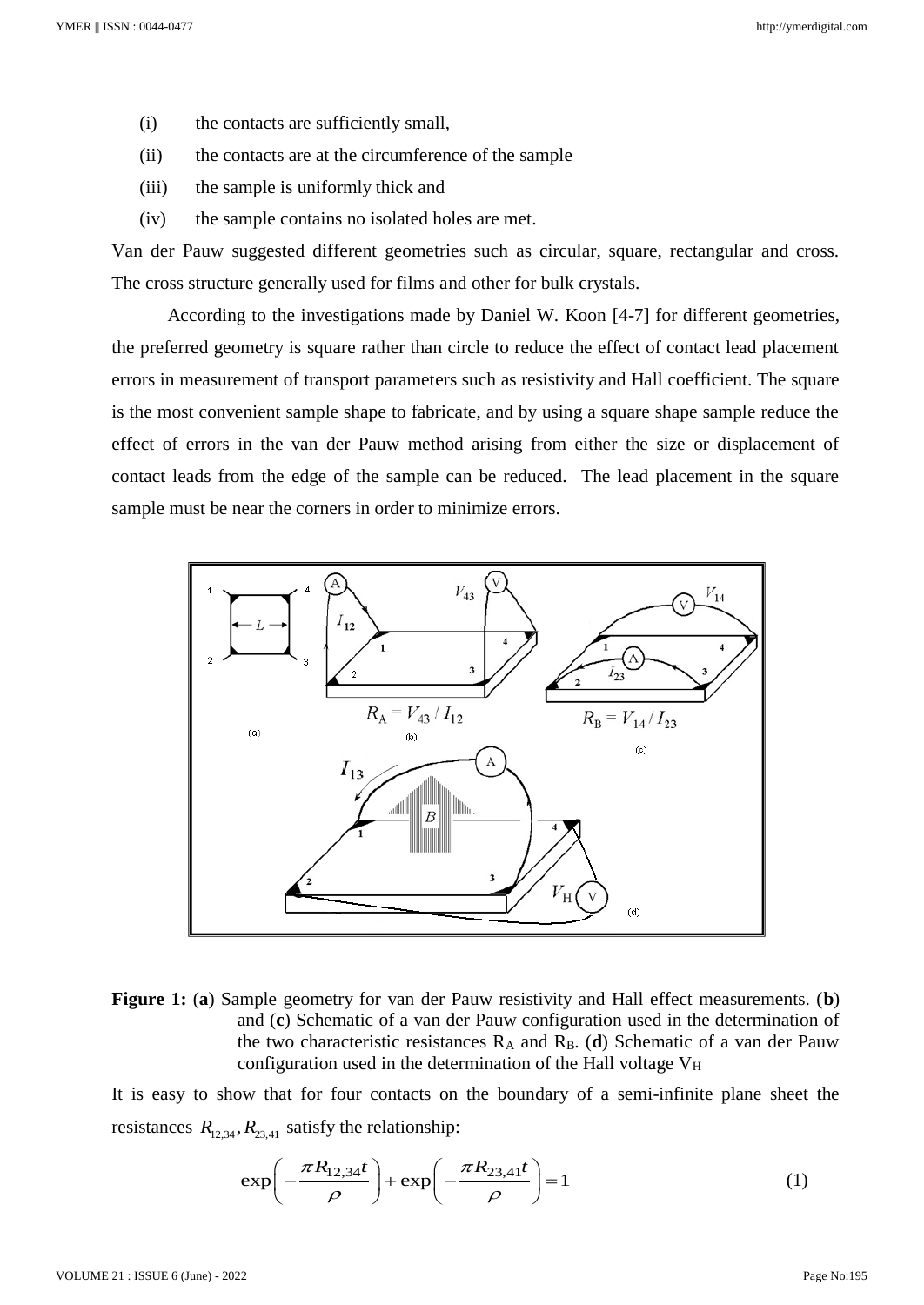By knowing t,  $R_{12,34}, R_{23,41}$  the above equation can be solved for the resistivity of the material, [8, 9],

$$
\rho = \frac{\pi t}{\ln(2)} \frac{(R_{12,34} + R_{23,41})F}{2}
$$
\n(2)

where,

or

$$
R_{12,34} = \frac{V_{34}}{I_{12}}\tag{3}
$$

The current I enters the sample through contact 1 and leaves through contact 2 and  $V_{34} = V_4 - V_3$ is the voltage between contacts 4 and 3.  $R_{34, 41}$  is similarly defined. The quantity 'F' is a transcendental function of the ratio,

$$
R_r = \frac{V_{43}I_{23}}{I_{12}V_{14}} = \frac{R_{12,34}}{R_{23,41}}
$$
 (4)

$$
R_r = \frac{I_{12}V_{14}}{V_{43}I_{23}} = \frac{R_{23,14}}{R_{12,43}}
$$
 (5)

Whichever is greater, and F is found by solving the equation,

$$
\frac{R_r - 1}{R_r + 1} = \frac{F}{\ln(2)} \operatorname{ar} \cosh \left\{ \frac{\exp \left[ \frac{\ln(2)}{F} \right]}{2} \right\}
$$
(6)

F=1, when  $R<sub>r</sub>=1$ , which occurs with symmetrical samples like circles or squares, when the contacts are equally spaced and symmetrical.

For each measurement point in a Hall experiment, up to 32 individual resistance measurements are required to be made for both A and B type of geometries. Here geometry A corresponds to  $R_{12,43}$  and  $R_{23,14}$  and geometry B corresponds to  $R_{41,32}$  and  $R_{34,21}$ . Each van der Pauw resistivity requires 8 measurements (terminal interchange and current reversal for both figure 1( b and c) and the Hall resistance requires 4 measurements (terminal interchange and current reversal for figure 1 d).

The sequence of the measurements is as follows.

- (i) Zero field resistance measurements (8 measurements).
- (ii) Hall resistance measurements for +ve magnetic field,  $+B(4$  measurements).
- (iii) Resistivity measurements for +ve magnetic field,  $+B(8)$  measurements).
- (iv) Hall resistance for –ve magnetic field, –B (4 measurements).
- (v) Resistivity measurements for –ve magnetic field, -B(8 measurements).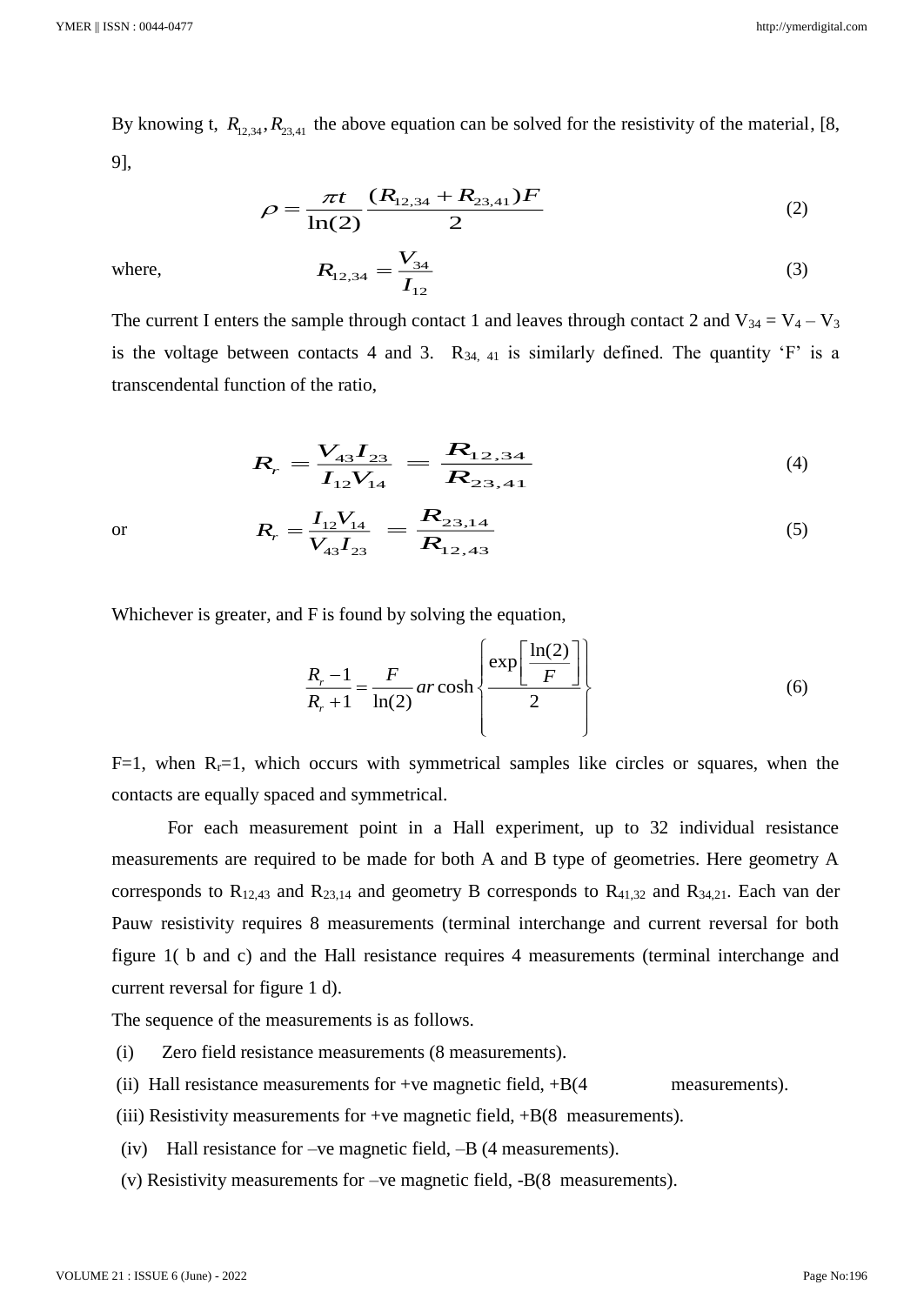In the present investigation the experiment has been conducted with a maximum magnetic field of ±5KG and for a lower temperature range of 300-10K.

By knowing the thickness 't' of the sample and measurement of voltage and current with polarity reversal across the contacts, the resistivities for geometries A and B can be calculated from the following equations  $[7 \& 8)$ .

$$
\rho_{A} = \frac{\pi f_{A} t [m, cm]}{\ln(2)} \left( \frac{V_{12,43}^{+} - V_{12,43}^{-} + V_{23,14}^{+} - V_{23,14}^{-}}{I_{12}^{+} - I_{12}^{-} + I_{23}^{+} - I_{23}^{-}} \right) [\Omega.m, \Omega.cm] \tag{7}
$$

and

$$
\rho_B = \frac{\pi f_B t \left[ m, cm \right]}{\ln(2)} \left( \frac{V_{34,21}^+ - V_{34,21}^- + V_{41,23}^+ - V_{41,23}^-}{I_{34}^+ - I_{34}^- + I_{41}^+ - I_{41}^-} \right) \left[ \Omega.m, \Omega.cm \right] \tag{8}
$$

here  $V_{12,43}^+$  means voltage measured between contact 4 and 3 when positive forced current is allowed to pass between contact 1 and 2. Similarly  $I_{12}^+$  denotes +ve forward current measured between contacts 1 and 2. The geometrical factors  $f_A$  and  $f_B$  are functions of  $Q_A$  and  $Q_B$ , respectively, given by,

$$
Q_{A} = \left(\frac{R_{12,43}^{+} - R_{12,43}^{-}}{R_{23,14}^{+} - R_{23,14}^{-}}\right) = \left(\frac{V_{12,43}^{+} - V_{12,43}^{-}}{I_{12}^{+} - I_{12}^{-}}\right)\left(\frac{I_{23}^{+} - I_{23}^{-}}{V_{23,14}^{+} - V_{23,14}^{-}}\right)
$$
\n(9)

$$
Q_B = \left(\frac{R_{34,21}^+ - R_{34,21}^-}{R_{41,23}^+ - R_{41,23}^-}\right) = \left(\frac{V_{34,21}^+ - V_{34,21}^-}{I_{34}^+ - I_{34}^-}\right)\left(\frac{I_{41}^+ - I_{41}^-}{V_{41,23}^+ - V_{41,23}^-}\right)
$$
(10)

The relationship between f and Q is expressed by the transcendental equation,  
\n
$$
\frac{Q-1}{Q+1} = \frac{f}{\ln 2} \cosh^{-1} \left( \frac{1}{2} \exp\left[\frac{\ln 2}{f}\right] \right)
$$
\n(11)

The two resistivities must agree to within  $\pm 10\%$ . If they do not, then the sample is too inhomogeneous or anisotropic or has some other problem. If they agree, the average resistivity is given by,

given by,  
\n
$$
\rho_{av} = \frac{\rho_A + \rho_B}{2} [\Omega.m, \Omega.cm]
$$
\n(12)

Similarly with the help of same measurements of voltage and current along with the magnetic field reversal the two Hall coefficients are calculated by the following equations.

$$
R_{HC} = \frac{t(m)}{B(T)} \left[ \frac{V_{31,42}^+ (+B) - V_{31,42}^- (+B) + V_{31,42}^- (-B) - V_{31,42}^+ (-B)}{I_{31}^+ (+B) - I_{31}^- (+B) + I_{31}^- (-B) - I_{31}^+ (-B)} \right] \left[ m^3 \cdot C^{-1} \right] \tag{13}
$$

and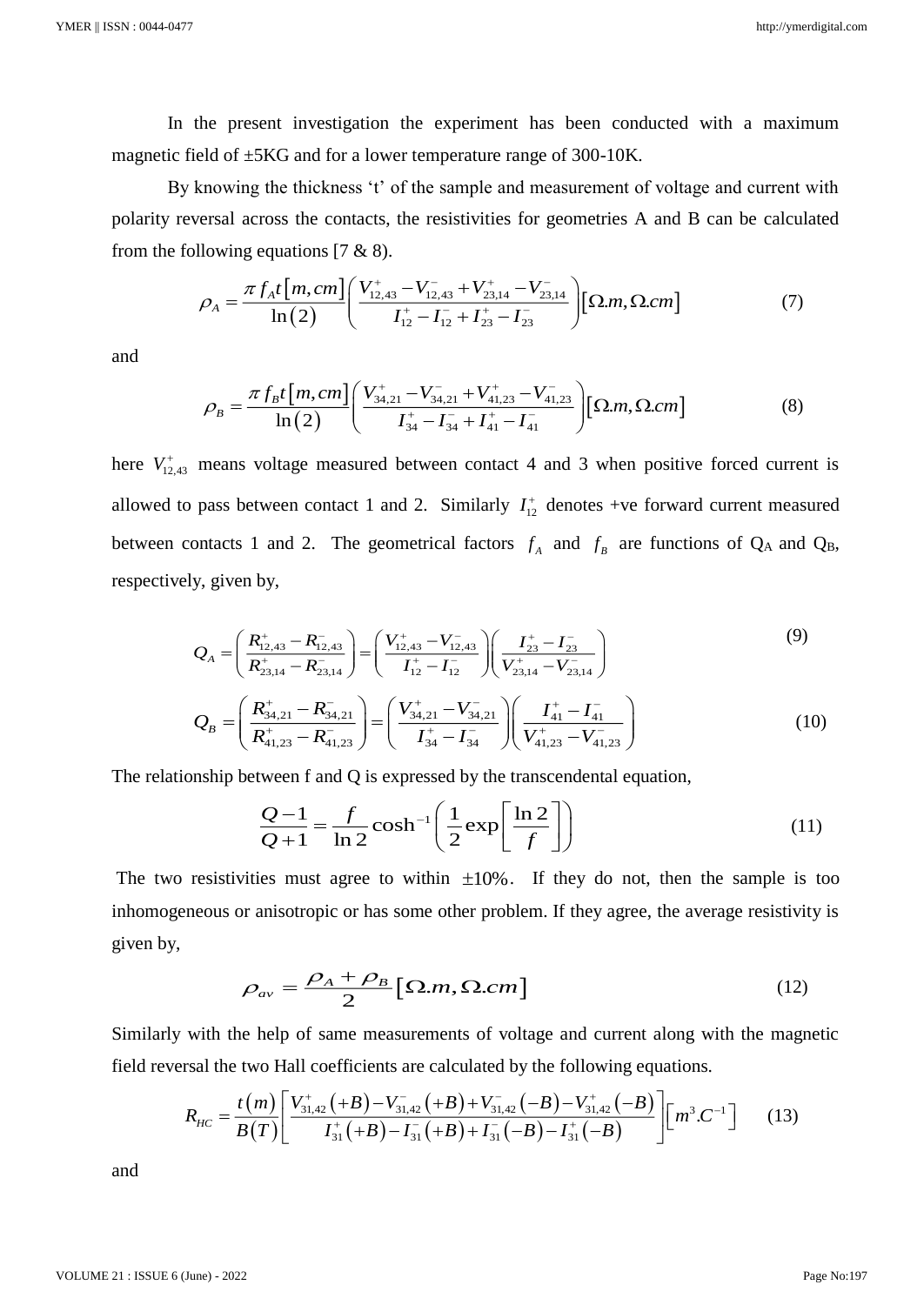$$
R_{HD} = \frac{t(m)}{B(T)} \left[ \frac{V_{42,13}^+ (+B) - V_{42,13}^- (+B) + V_{42,13}^- (-B) - V_{42,13}^+ (-B)}{I_{42}^+ (+B) - I_{42}^- (+B) + I_{42}^- (-B) - I_{42}^+ (-B)} \right] \left[ m^3 \cdot C^{-1} \right] \tag{14}
$$

where  $R_{HC}$  and  $R_{HD}$  are the Hall coefficients for configuration shown in figure 1(d) and its terminal interchange respectively. These two should also agree to within  $\pm 10\%$ . If they do not agree, it indicates that the sample is too inhomogeneous or anisotropic or has some other problem. If they agree, then the average Hall coefficient can be calculated by,

$$
R_{Hav} = \frac{R_{HC} + R_{HD}}{2} \left[ m^3 \cdot C^{-1} \right]
$$
 (15)

From the average value of resistivity and Hall coefficient the Hall mobility can be calculated by,

$$
\mu_H = \frac{|R_{HAv}|}{\rho_{Av}} [m^2 \cdot V^{-1} \cdot S^{-1}]
$$
\n(16)

where  $\rho_{A\nu}$  is the zero field resistivity.

## **2. EXPERIMENTAL**

Crystals of  $WSe<sub>2</sub>$  were grown by direct vapour transport (DVT) method [10, 11, 12]. The microstructural examination of the surfaces of the as grown crystals as well as the metal deposited surfaces was accomplished with the help of Axiotech 100 reflected light microscope, by Carl Zeiss Jena, Germany. Crystals with flat shining surfaces were chosen with the help of microscope. These crystals were then washed in acetone to remove contaminations and to make the surface clean. It is kept in the oven for a couple of minutes at  $60^{\circ}$ C to dry out the crystals completely.

In the present study the ohmic contacts on crystals along the basal plane were prepared. Here contacts were made from conductive Ag paste to fix up low strain thin Ag alloy wires (13,14) onto the basal plane of the crystal. The contacts were then annealed at  $100^{\circ}$ C for 12 hours.

The crystals with contacts developed using methods mentioned above were fixed on a mica piece and then soldered on a sample holder PCB for the verification of ohmic nature of different pairs of contacts for all the samples. Further for studying the low temperature stability the crystals were mounted on the sample mount stage inside the Closed Cycle Refrigerator (CCR 75014) and contacts were soldered for external connections.

## **2.1 HALL EFFECT MEASUREMENT SYSTEM**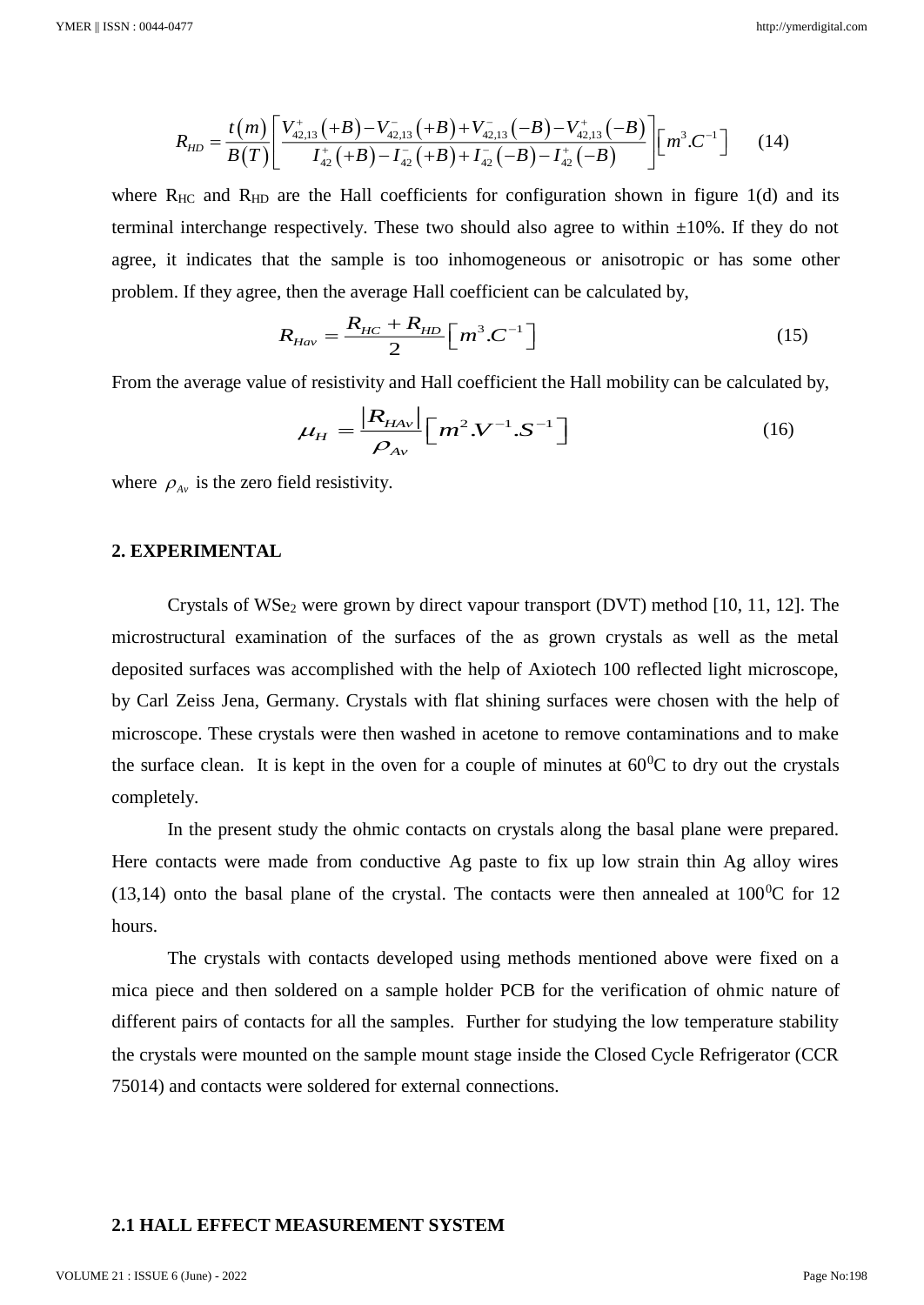The Lake Shore 7504 Series Hall Effect/Electronic Transport Measurement System is designed to measure electronic transport properties of electrically conductive materials. The system consists of advanced, integrated hardware and software. 7504 Series systems are easy to operate using the Lake Shore Hall Measurement System Software. The Hall System Software controls system instrumentation during an experiment and determines sample resistance, resistivity, Hall coefficient, Hall mobility and carrier concentration. The software can control magnetic field during measurements. Variation in temperature is made possible with the help of Lakeshore temperature controller (340) coupled with the Closed Cycle Refrigerator (CCR 75014).

# **2.1.1 General Hall Effect Measurement System Features**

Following are the general features of any Hall measurement system.

- **(a)** Measures Hall voltage, resistance, magnetoresistance, and current-voltage characteristics with one system
- **(b)** Calculates resistivity, Hall coefficient, carrier concentration and mobility
- **(c)** Allows contact characterization by measuring current-voltage (I-V) curves in most configurations.
- **(d)** Measurement configurations capable of measuring samples with resistances ranging from mΩ to hundreds of  $GΩ$ .
- **(e)** Varies magnetic field to determine the effects on materials.
- **(f)** Reduces measurement time with a fully integrated, automated computer data collection system which makes measurements and calculates results.
- **(g)** Displays real-time feedback of processed measurement data in both graphical and/or tabular format as the experiment is taking place.
- **(h)** Controls, monitors, and changes instrument settings throughout the experiment using Hall System Software. The software includes individual instrument drivers for complete onscreen, virtual front panel control and operation of all instrumentation.
- **(i)** Allows users to write custom programs in Visual BASIC or other languages to access the Hall System Software using the Object Linking and Embedding (OLE) interface.
- **(j)** Produces more accurate, repeatable measurements by actively monitoring, controlling, and stabilizing magnetic flux density (field). It also produces excellent field stability with water cooled magnet coils, feedback control, high quality sensors, and advanced electronics.

The Lake Shore 7504Series Hall Effect/Electronic Transport Measurement System consists of an electromagnet which can produce a magnetic field of maximum 10kG with 4 inch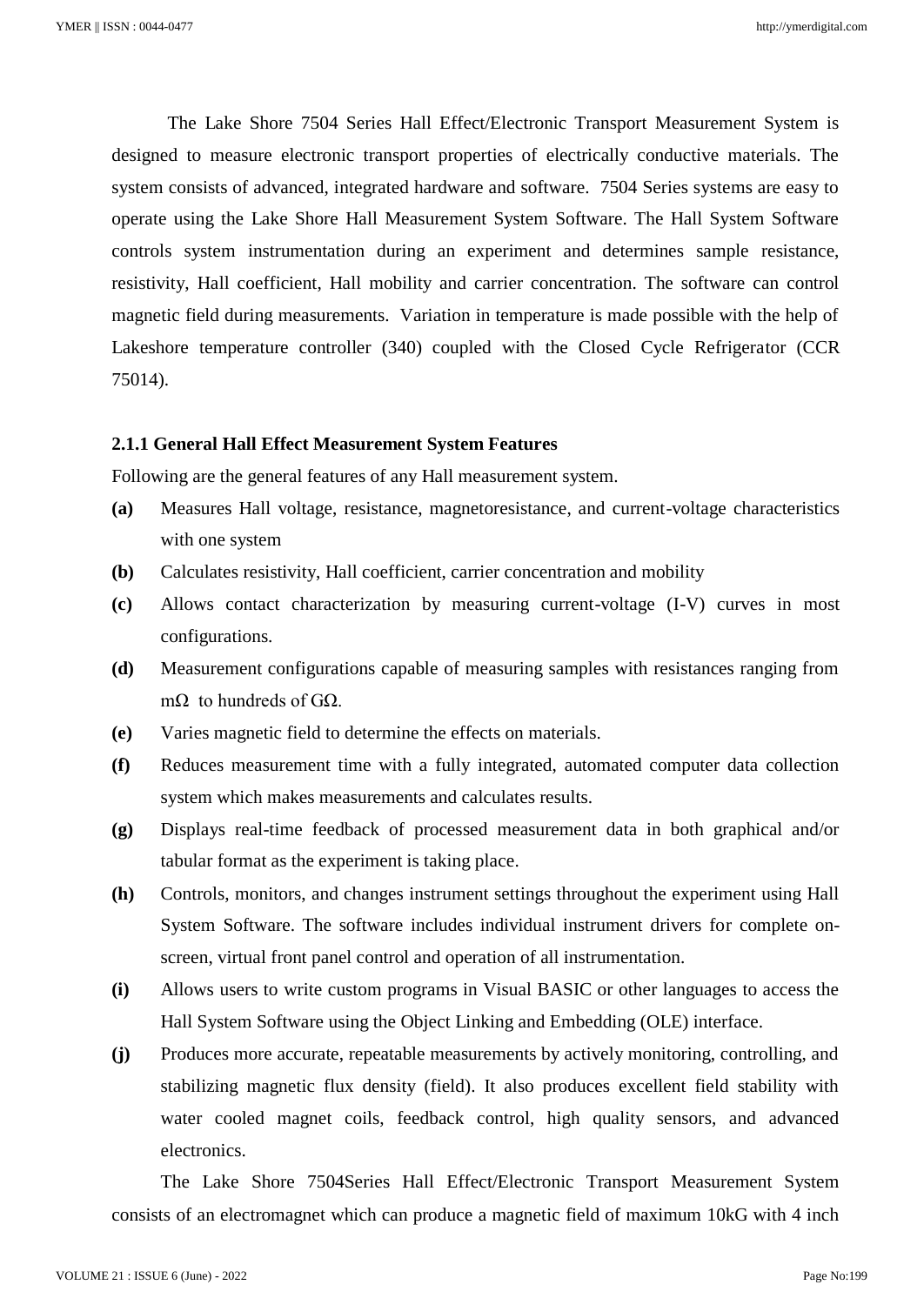air gap between the two pole pieces. The necessary current is being supplied by the magnetic power supply (LS 689) with current and voltage limits of 0 to  $\pm$ 72 A and 0 to  $\pm$ 32 V respectively. The Model 450 is an extremely accurate full-featured gaussmeter that covers a wide range of magnetic fields and applications. The instrument provides easy-to-use front panel programming and a vacuum fluorescent alphanumeric display. This alphanumeric format allows for messagebased front panel operation. Most operations can be performed and monitored through the front panel keypad and message display. The Model 450 measures fields in either gauss (G) or tesla (T). Set magnetic field ranges manually or with auto ranging. The gaussmeter measures both DC and AC magnetic field values. In DC operation, the display shows the DC field at the probe with the sign (orientation) followed by the appropriate field units. In AC operation, the display shows a Peak or RMS value for the field at the probe.

The low temperature experiment is made possible with the help of Lakeshore temperature controller (Model 340), which balances the cooling power provided by a Closed Cycle Refrigerator (CCR 75014) against two heater circuits. The block diagram of close cycle refrigerator based cryostat is shown in figure 2 and figure 3 shows a schematic of the central and measurement system used for I-V-T and low temperature Hall-effect measurements. Lake Shore Model 340 temperature controller is designed to work as an integral part of a cryogenic temperature control system. The Model 340 has many specialized features that uniquely qualify it for this difficult job. These features are built on a fundamentally sound design that can be used in many applications requiring stable and accurate control from cryogenic temperatures, to room temperature and above. The goal of a temperature control system is to balance the effect of heating and cooling to provide a stable temperature in an area of interest. In order to control temperature, one needs the following elements:

- **1.** A heating source.
- **2.** A cooling source.
- **3.** A means to measure temperature.
- **4.** A means to compare the measured temperature to a desired temperature (called the set point).
- **5.** A means to make any necessary changes to heating, cooling, or both.

The first control loop consists of a temperature sensor and heater attached to the cold end of the refrigerator. The sample is located near the bottom of the copper sample well. It is separated from the sample well by helium exchange gas, and is at a significant distance from the refrigerator cold end. A temperature sensor mounted directly to the sample provides a much more accurate measure of the actual sample temperature. The heater for the second control loop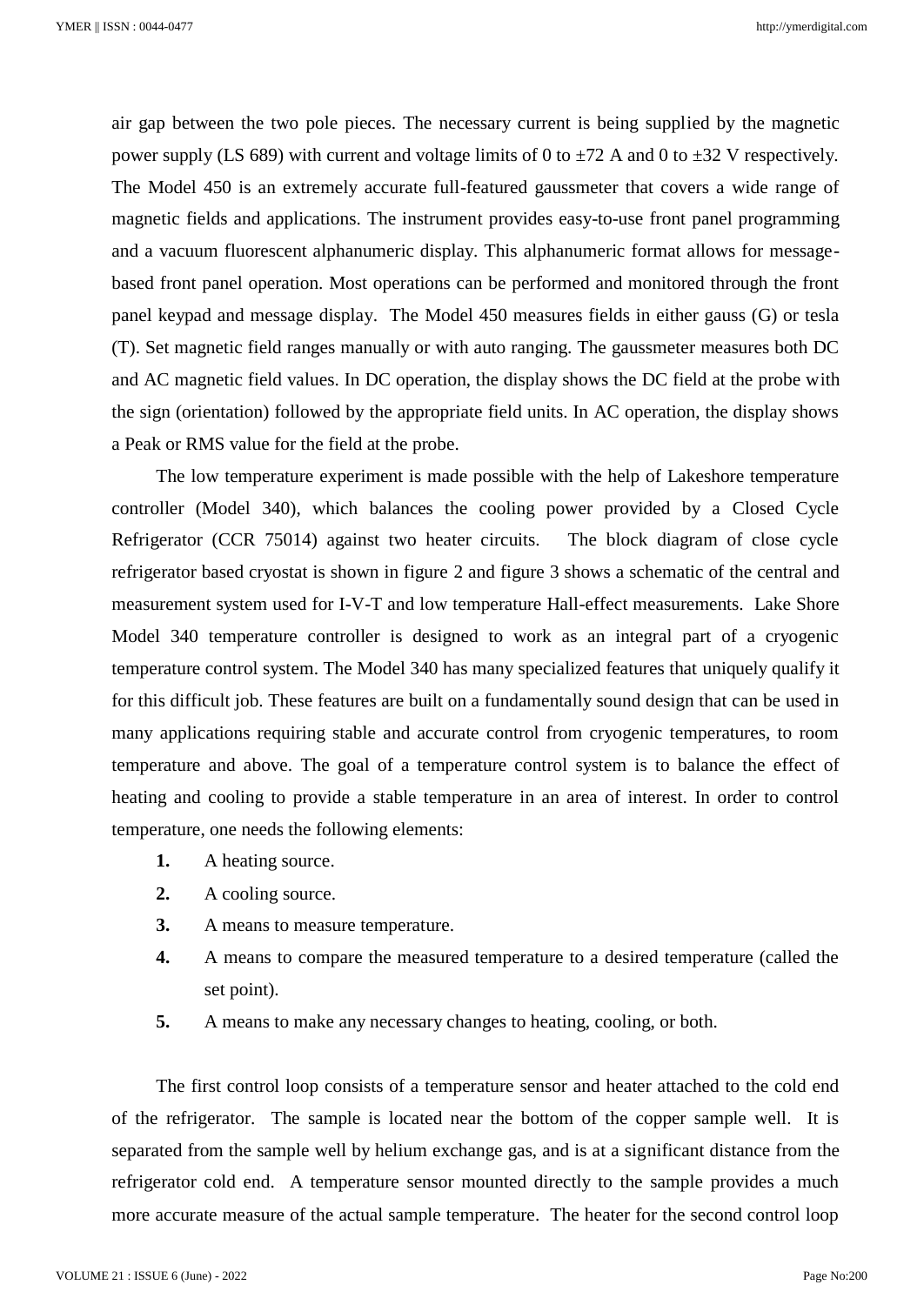is located on the bottom of the sample well. The temperature sensor on the sample insert is used to control the second loop heater.



**Figure 2:** Block diagram of closed cycle refrigerator based cryostat used for I-V-T and low temperature Hall measurement.



**Figure 3** Lakeshore-7504 complete Hall effect measurement system.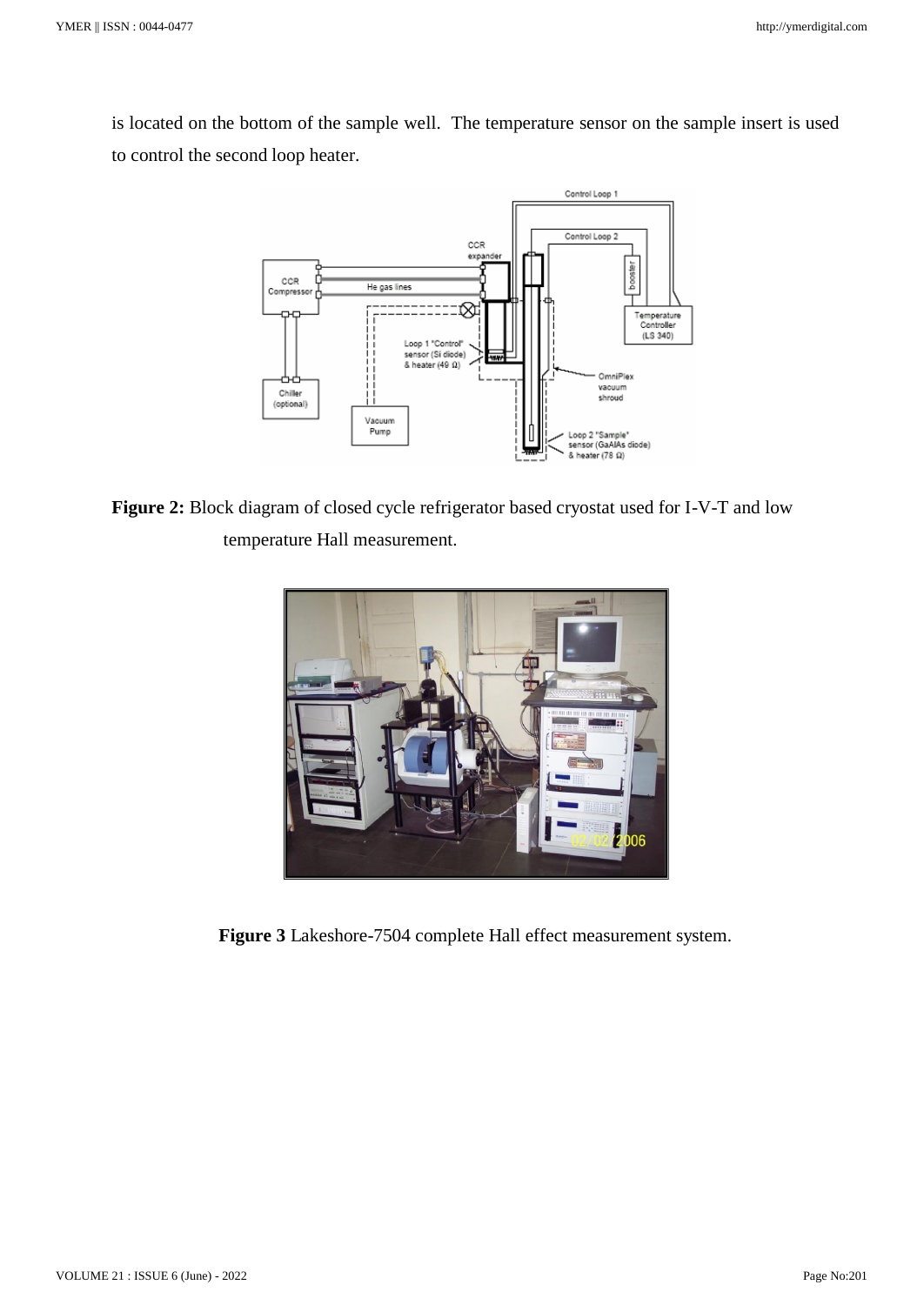# **6.3 Results and Discussion**

The experiment of low temperature Hall effect measurements have been conducted for number of samples prepared for Ohmic contacts as discussed above.

As an initial step of Hall Effect measurement, the ohmic nature of the electrical contacts made on the samples, the I-V characteristics have been verified shown in figure 4, before extracting the Hall parameters. In order to ensure the linear nature of the prepared electrical contacts, the contacts have been annealed.

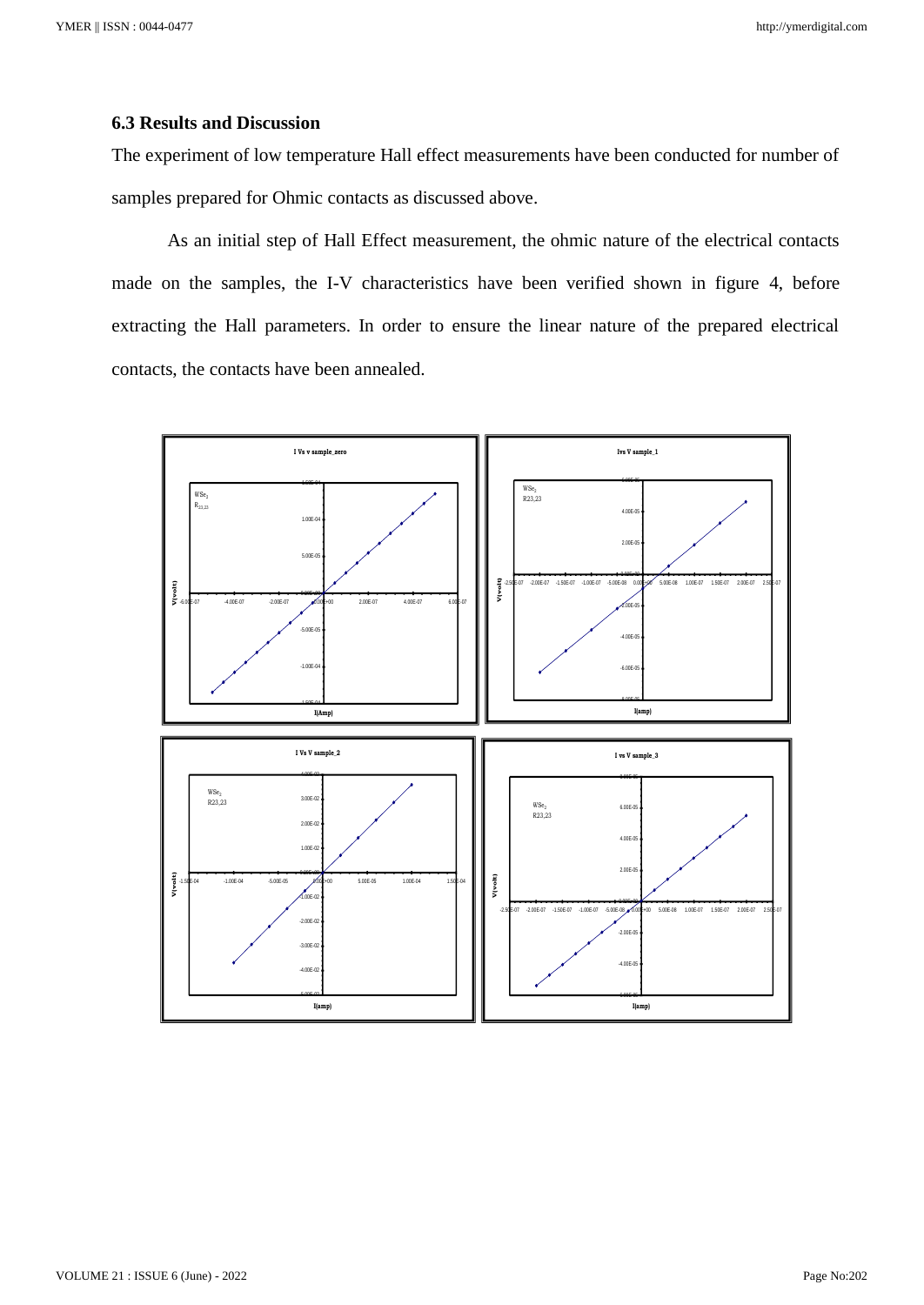



-8.00E-04

 $-6.00E - 0$ 

-4.00E-02

 $-3.00E-0$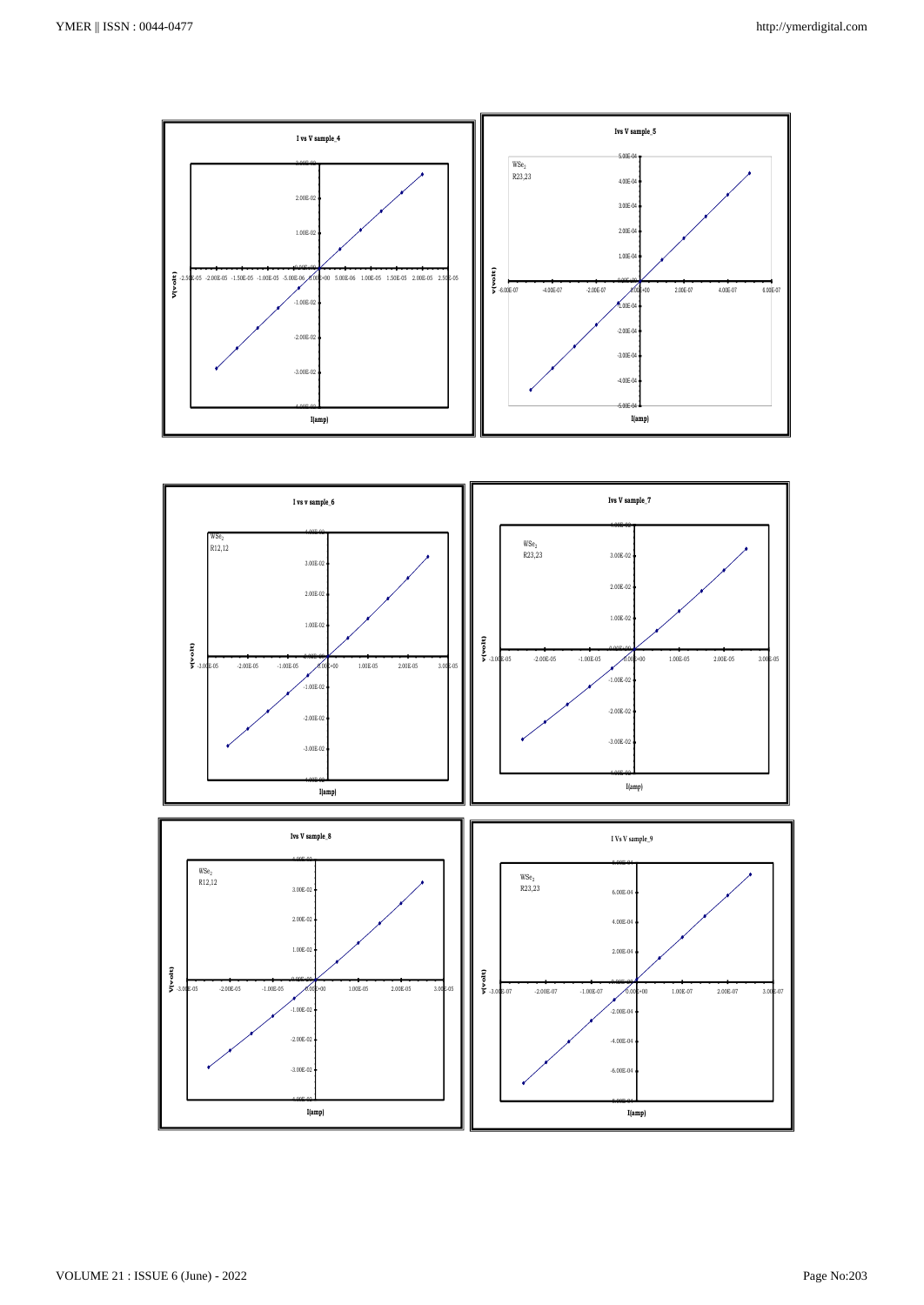

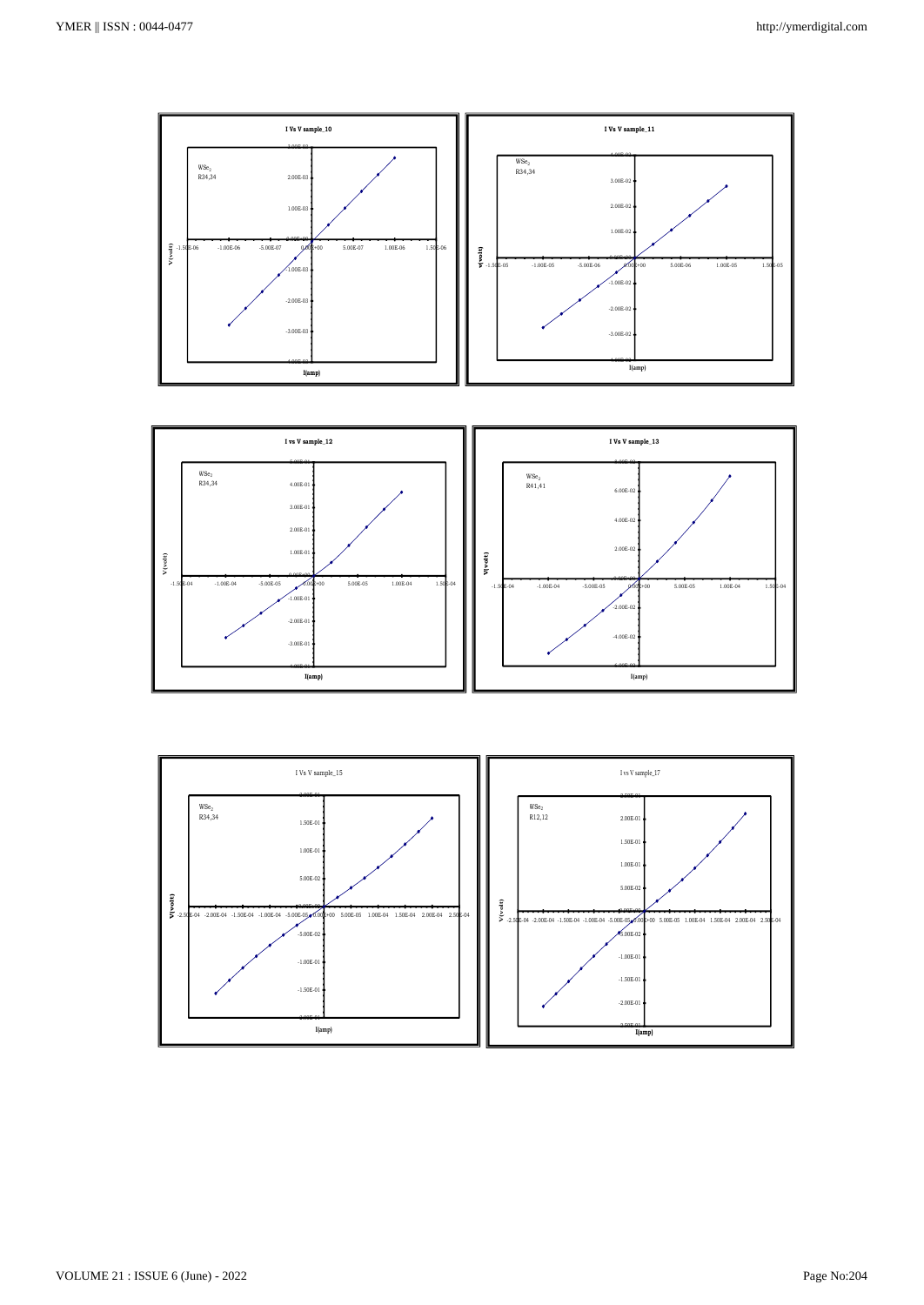



After the confirmation of the ohmic nature, experiment has been conducted for Hall parameters. An over view of the results thus obtained by these measurements, for different samples and different magnetic field at room temperature are tabulated in the Table 1.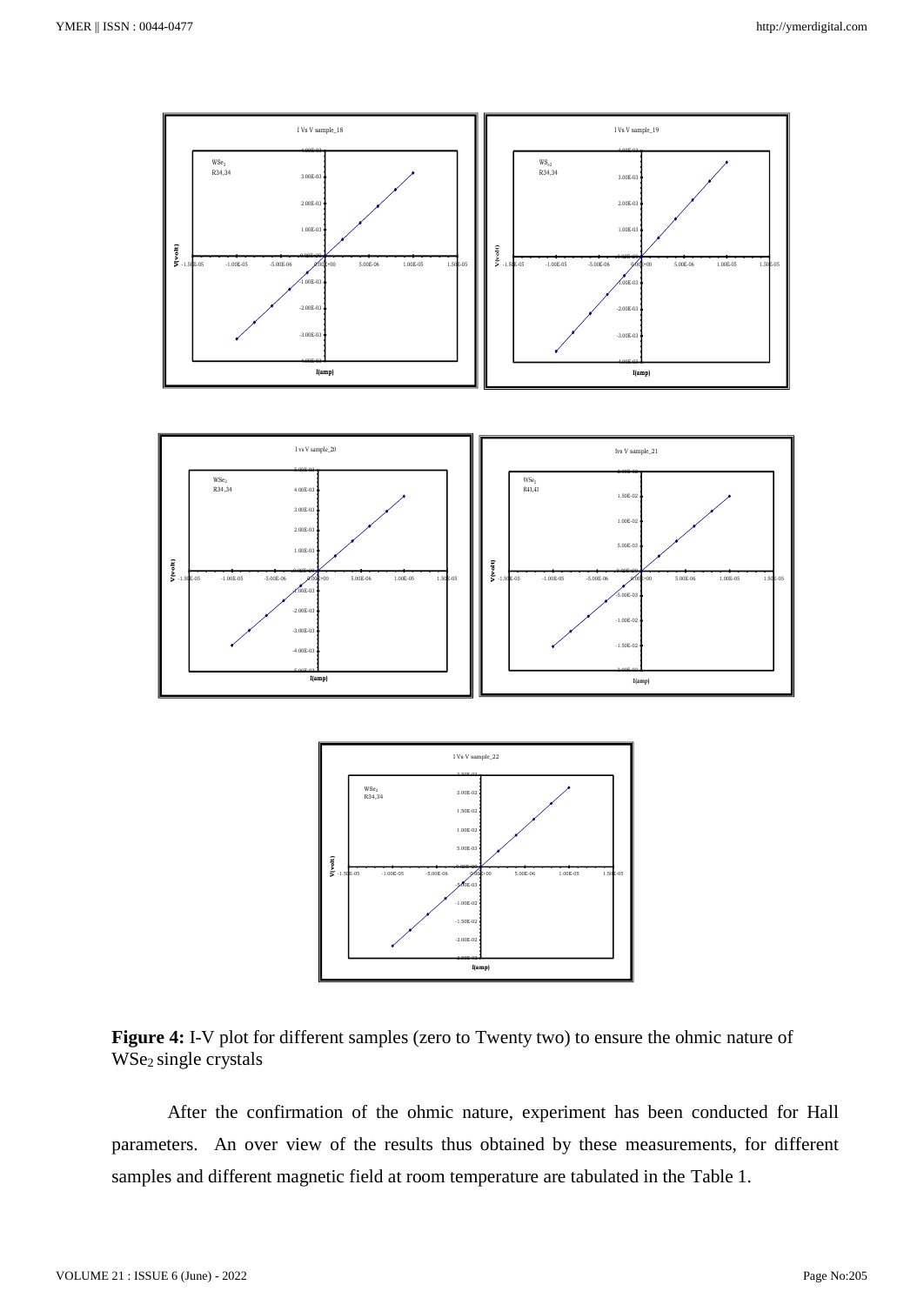$\mathbf{r}$ 

| <b>Sample</b><br>no. | Factor<br>$\mathbf A$ | <b>Factor B</b> | <b>Resistivity</b><br>$(\Omega$ .cm) | Carrier<br><b>Density</b><br>$\text{cm}^3$ | Hall<br>coefficient<br>(cm <sup>3</sup> /C) | <b>Mobility</b><br>$(cm^2/Vs)$ | <b>Magnetic</b><br><b>Field in</b><br><b>K.Gauss</b> |
|----------------------|-----------------------|-----------------|--------------------------------------|--------------------------------------------|---------------------------------------------|--------------------------------|------------------------------------------------------|
| 1.                   | 0.84                  | 0.91            | 0.034                                | $3.03x10^{17}$                             | 20.56                                       | 775.7                          | 2.5 KG                                               |
| 2.                   | 0.82                  | 0.82            | 0.892                                | $3.54x10^{16}$                             | 197.80                                      | 176.3                          | 5 KG                                                 |
| 3.                   | 0.85                  | 0.84            | 1.23                                 | $2.35x10^{16}$                             | 265.5                                       | 215.1                          | 3 KG                                                 |
| 4.                   | 0.38                  | 0.38            | 0.405                                | $3.78x10^{17}$                             | 16.49                                       | 40.72                          | 4 KG                                                 |
| 5.                   | 0.98                  | 0.99            | 0.074                                | $8.54x10^{18}$                             | 3.91                                        | 55.81                          | 2.5 KG                                               |
| 6.                   | 0.99                  | 0.98            | 1.67                                 | $1.40x10^{16}$                             | 445.3                                       | 271.3                          | 5 KG                                                 |
| 7.                   | 0.99                  | 0.98            | 1.67                                 | $1.37x10^{16}$                             | 454.5                                       | 273.4                          | 5 KG                                                 |
| 8.                   | 0.99                  | 0.98            | 1.67                                 | $1.35x10^{16}$                             | 460                                         | 276                            | 5 KG                                                 |
| 9.                   | 0.94                  | 0.88            | 0.110                                | $6.41x10^{16}$                             | 973.1                                       | 6517                           | 2.5 KG                                               |
| 10.                  | 0.99                  | 0.99            | 0.271                                | 4.94x10 <sup>16</sup>                      | 126.3                                       | 441.4                          | 3 KG                                                 |
| 11.                  | 0.88                  | 0.97            | 0.2.6                                | $3.24 \times 10^{16}$                      | 192.1                                       | 866.9                          | $3\ \mathrm{KG}$                                     |
| 12.                  | 0.98                  | 0.98            | 0.227                                | $4.21\times10^{16}$                        | 54.45                                       | 239.6                          | 3 KG                                                 |
| 13.                  | 0.98                  | 0.98            | 0.572                                | $7.33\times10^{14}$                        | 85.08                                       | 148.7                          | 5 KG                                                 |
| 14.                  | 1.00                  | 1.00            | 1.057                                | $3.17\times10^{18}$                        | 1.96                                        | 1.86                           | 3 KG                                                 |
| 15.                  | 0.74                  | 0.74            | 0.471                                | $6.35\times10^{16}$                        | 98.23                                       | 208.3                          | 3 KG                                                 |
| 16.                  | 1.00                  | 1.00            | 1.059                                | $3.24 \times 10^{18}$                      | 1.93                                        | 1.82                           | 3 KG                                                 |
| 17.                  | 0.91                  | 0.90            | 0.603                                | $5.37\times10^{16}$                        | 116.1                                       | 192.4                          | 3 KG                                                 |
| 18.                  | 0.27                  | 0.28            | 0.205                                | $1.48\times10^{17}$                        | 42.16                                       | 211.1                          | 3 KG                                                 |
| 19.                  | 0.27                  | 0.28            | 0.203                                | $1.44 \times 10^{17}$                      | 43.3                                        | 214.6                          | 4 KG                                                 |
| 20.                  | 0.26                  | 0.27            | 0.200                                | $2.28\times10^{17}$                        | 27.3                                        | 135.3                          | 4 KG                                                 |
| 21.                  | 0.97                  | 0.97            | 2.87                                 | $4.55\times10^{16}$                        | 137.2                                       | 48.43                          | 4 KG                                                 |
| 22.                  | 0.98                  | 0.97            | 2.80                                 | $1.03\times10^{18}$                        | 6.049                                       | 2.14                           | 4 KG                                                 |

| <b>Table 1</b> : Room temperature Hall parameters of $WSe_2$ single crystal of various samples (1 to 22) |  |  |  |  |  |
|----------------------------------------------------------------------------------------------------------|--|--|--|--|--|
| for different magnetic field.                                                                            |  |  |  |  |  |

The value of van der pauw factor (VdPF) for geometry A  $(R_{12, 43}; R_{23, 14})$  and B  $(R_{34, 21};$ R41, 32) have been found to be in the range 0.26 to 1.00 and 0.27 to 1.00 respectively. It has been observed that among these samples many samples have good VdPF that means they predict a good ohmic behavior. Since few samples van der Pauw factors are not in the reliable range so the experiment has not been further extended to low temperatures for it. The low temperature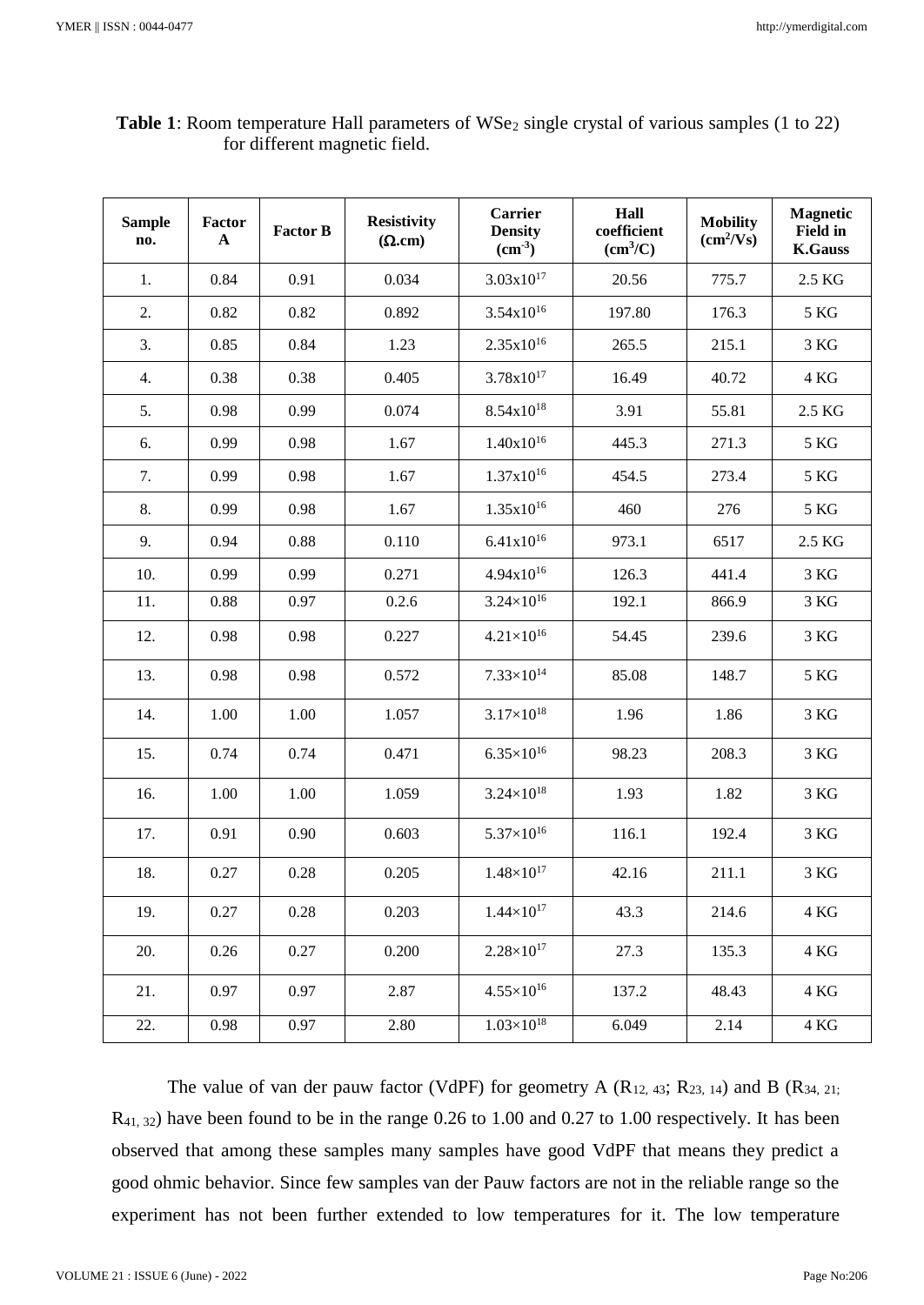experiments were carried out for three samples for different temperature range and magnetic field

to measure Hall parameters shown in Table 2 to 4

Table 2: Measured Hall parameters of WSe<sub>2</sub> single crystal (sample:17) in the temperature range **300K-75K** for **3KG** magnetic field

| Temp.<br>T(K) | <b>Factor A</b> | <b>Factor B</b> | Resistivity $\rho(\Omega.cm)$ | <b>Carrier Density</b><br>$n$ (cm <sup>-3</sup> ) | <b>Hall coefficient</b><br>$R_H(cm^3/C)$ | <b>Mobility</b><br>$\mu$ (cm <sup>2</sup> /Vs) |
|---------------|-----------------|-----------------|-------------------------------|---------------------------------------------------|------------------------------------------|------------------------------------------------|
| 300           | 0.91            | 0.90            | 0.603                         | $5.38\times10^{16}$                               | 116.1                                    | 192.4                                          |
| 277           | 0.90            | 0.90            | 0.605                         | $4.97\times10^{16}$                               | 125.7                                    | 207.8                                          |
| 251           | 0.89            | 0.89            | 0.632                         | $3.82\times10^{16}$                               | 163.6                                    | 257.5                                          |
| 225           | 0.90            | 0.89            | 0.695                         | $2.93\times10^{16}$                               | 213.2                                    | 307.3                                          |
| 200           | 0.88            | 0.88            | 0.822                         | $2.03\times10^{16}$                               | 306.9                                    | 373.7                                          |
| 175           | 0.88            | 0.88            | 1.088                         | $1.27\times10^{16}$                               | 490                                      | 450.9                                          |
| 151           | 0.87            | 0.87            | 1.691                         | $0.62\times10^{16}$                               | 1003                                     | 595.7                                          |
| 125           | 0.87            | 0.86            | 3.621                         | $0.25\times10^{16}$                               | 2531                                     | 696.7                                          |
| 101           | 0.85            | 0.84            | 13.856                        | $0.05\times10^{16}$                               | 11150                                    | 784.5                                          |
| 75            | 0.85            | 0.86            | 102.045                       | $0.007\times10^{16}$                              | 83020                                    | 813.2                                          |

Table 3: Measured Hall parameters of WSe<sub>2</sub> single crystal **sample 21**) in the temperature range 300K-20K for 4KG magnetic field

| Temp.<br>T(K) | <b>Factor</b><br>A | Factor<br>в | <b>Resistivity</b><br>$\rho(\Omega.cm)$ | Carrier<br>Density<br>$n$ (cm $^{-3}$ ) | Hall<br>coefficient<br>$R_H$ (cm <sup>3</sup> /C) | <b>Mobility</b><br>μ      |
|---------------|--------------------|-------------|-----------------------------------------|-----------------------------------------|---------------------------------------------------|---------------------------|
|               |                    |             |                                         |                                         |                                                   | $\text{(cm}^2/\text{Vs)}$ |
| 300           | 0.97               | 0.97        | 2.872                                   | $4.55\times10^{16}$                     | 137.2                                             | 48.43                     |
| 280           | 0.98               | 0.98        | 3.109                                   | $3.15 \times 10^{17}$                   | 19.76                                             | 6.36                      |
| 260           | 0.99               | 0.98        | 3.332                                   | $2.25\times10^{18}$                     | 2.76                                              | 0.83                      |
| 240           | 0.99               | 0.98        | 3.579                                   | $2.08\times10^{17}$                     | 29.93                                             | 8.36                      |
| 220           | 0.99               | 0.98        | 4.056                                   | $6.59\times10^{17}$                     | 9.47                                              | 2.33                      |
| 200           | 0.99               | 0.99        | 4.771                                   | $1.94\times10^{17}$                     | 32.04                                             | 6.71                      |
| 180           | 0.99               | 0.99        | 5.688                                   | $1.44 \times 10^{17}$                   | 43.07                                             | 7.56                      |
| 160           | 0.99               | 0.98        | 7.39                                    | $5.08\times10^{16}$                     | 122.8                                             | 16.61                     |
| 140           | 0.98               | 0.94        | 8.719                                   | $4.47\times10^{16}$                     | 139.8                                             | 14.71                     |
| 120           | 0.96               | 0.81        | 11.401                                  | $1.11 \times 10^{17}$                   | 56.51                                             | 2.65                      |
| 100           | 0.98               | 0.29        | 15.556                                  | $9.10\times10^{15}$                     | 686.1                                             | 72.27                     |
| 80            | 0.01               | 0.01        | 0.100                                   | $4.43\times10^{14}$                     | 14080                                             | 60650                     |
| 60            | 0.70               | 0.01        | 99.842                                  | $8.83\times10^{14}$                     | 7070                                              | 63.41                     |
| 40            | 0.94               | 0.95        | 7309                                    | $5.67\times10^{13}$                     | 110200                                            | 31.25                     |
| 20            | 0.93               | 0.01        | 8621                                    | $1.44 \times 10^{11}$                   | 43270000                                          | 4719                      |

Table 4: Measured Hall parameters of WSe<sub>2</sub> single crystals (sample: 22) in the temperature range **300K-10K** for **4KG** magnetic field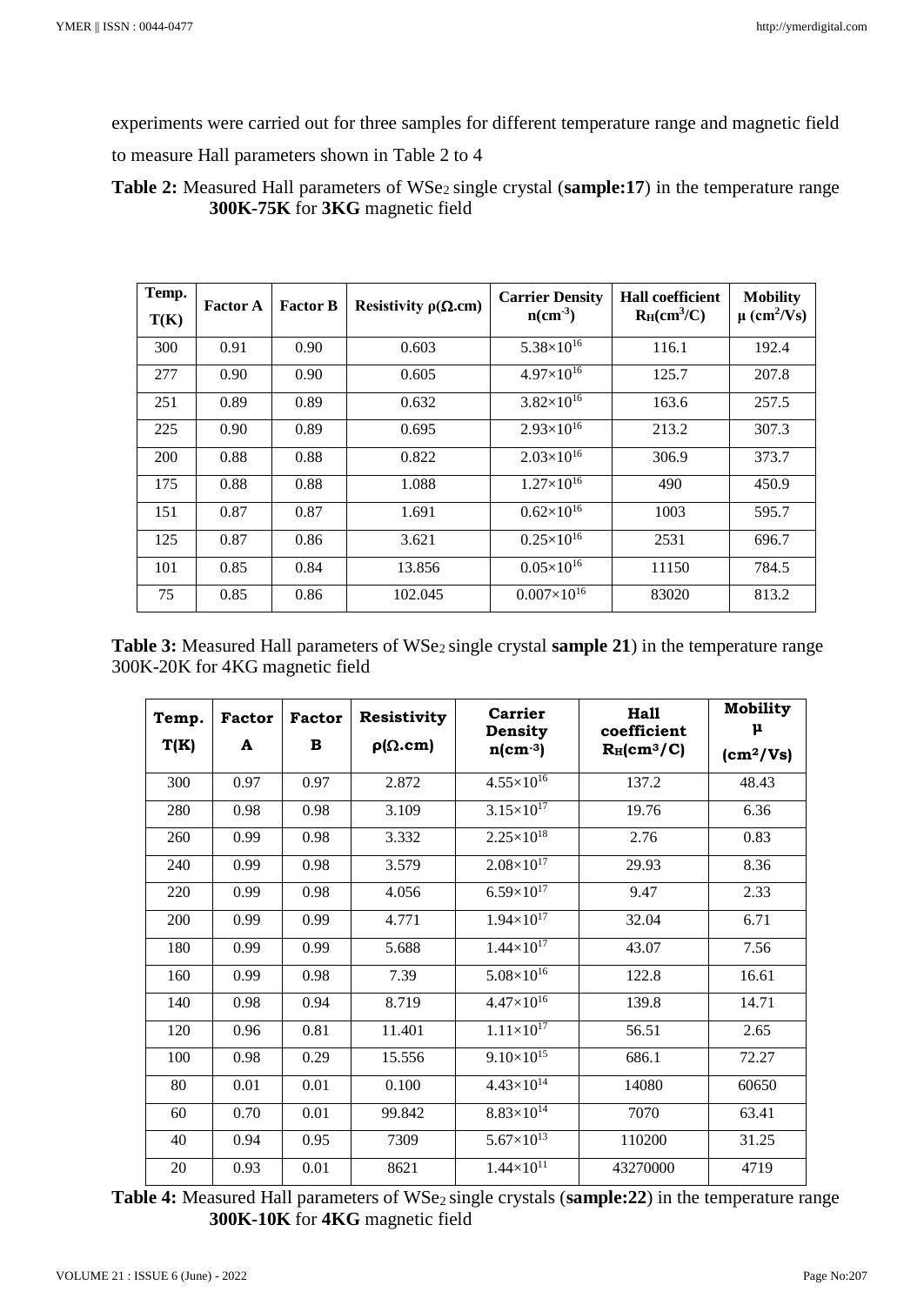| Temp. | <b>Factor</b> | <b>Factor</b> | <b>Resistivity</b> | <b>Carrier Density</b>  | <b>Hall coefficient</b> | <b>Mobility</b>             |
|-------|---------------|---------------|--------------------|-------------------------|-------------------------|-----------------------------|
| T(K)  | $\mathbf{A}$  | B             | $\rho(\Omega.cm)$  | $n$ (cm <sup>-3</sup> ) | $R_H(cm^3/C)$           | $\mu$ (cm <sup>2</sup> /Vs) |
| 300   | 0.98          | 0.98          | 2.797              | $1.032\times10^{18}$    | 6.049                   | 2.141                       |
| 290   | 0.98          | 0.97          | 2.918              | $6.554\times10^{17}$    | 9.524                   | 3.266                       |
| 270   | 0.98          | 0.98          | 3.077              | $2.924\times10^{18}$    | 2.135                   | 0.695                       |
| 250   | 0.99          | 0.98          | 3.309              | $5.443\times10^{17}$    | 11.47                   | 3.464                       |
| 230   | 0.99          | 0.98          | 3.639              | $1.297\times10^{17}$    | 48.12                   | 13.22                       |
| 210   | 0.99          | 0.99          | 4.259              | $8.187\times10^{16}$    | 76.25                   | 17.91                       |
| 190   | 0.99          | 0.99          | 5.101              | $5.410\times10^{16}$    | 115.4                   | 22.65                       |
| 170   | 0.99          | 0.99          | 6.557              | $9.967\times10^{16}$    | 62.63                   | 9.632                       |
| 150   | 0.99          | 0.98          | 8.913              | $2.226 \times 10^{16}$  | 280.5                   | 31.46                       |
| 130   | 0.99          | 0.97          | 13.02              | $9.088\times10^{15}$    | 686.9                   | 50.85                       |
| 110   | 0.99          | 0.83          | 18.447             | $9.215\times10^{15}$    | 677.4                   | 2.852                       |
| 90    | 1.00          | 0.35          | 19.734             | $1.147\times10^{15}$    | 5444                    | 113.7                       |
| 70    | 0.18          | 0.01          | 1.624              | $1.085\times10^{15}$    | 5754                    | 185.7E+2                    |
| 50    | 0.99          | 0.72          | 1461               | $9.81\times10^{13}$     | 63630                   | 183.8                       |
| 30    | 0.98          | 0.75          | 17541              | $5.324 \times 10^{12}$  | $1173E + 3$             | 67.58                       |
| 10    | 0.01          | 0.01          | 5938               | $2.363\times10^{11}$    | $26420E + 3$            | $3205E+2$                   |

Thus it is evident that the few samples with Ag alloy wires gives a good ohmic behavior between the pairs of contacts and the average resistance between the contact pairs is found to be 1.5K $\Omega$ . The van der Pauw factor for geometry A and B for this sample is 0.99 and 0.99 respectively.

The low temperature experiments carried out for the three samples (samples 17, 21 and 22) have showed the deterioration of van der Pauw factor with temperature. At low temperatures below 100K the leakage current starts developing and the contact resistance increases substantially. But for good samples contact, the ohmic behaviour of the contact pairs remains the same and there is only a little change in van der Pauw factor. Figure 5 (a), (b) and (c) shows the dependence of the temperature on van der Pauw factor from 300K-75K, 300k-20K and 300K-10K respectively for samples 17, 21 and 22. The van der Pauw factor remains equal to 0.999 (nearly 1) for almost all measurement temperature up to 100K and slightly departs as temperature reaches to 10K in the sample 21 and 22. Whether sample 17 show lower range of van der pauw factor. That means ohmic nature of sample 17 is found to be poor.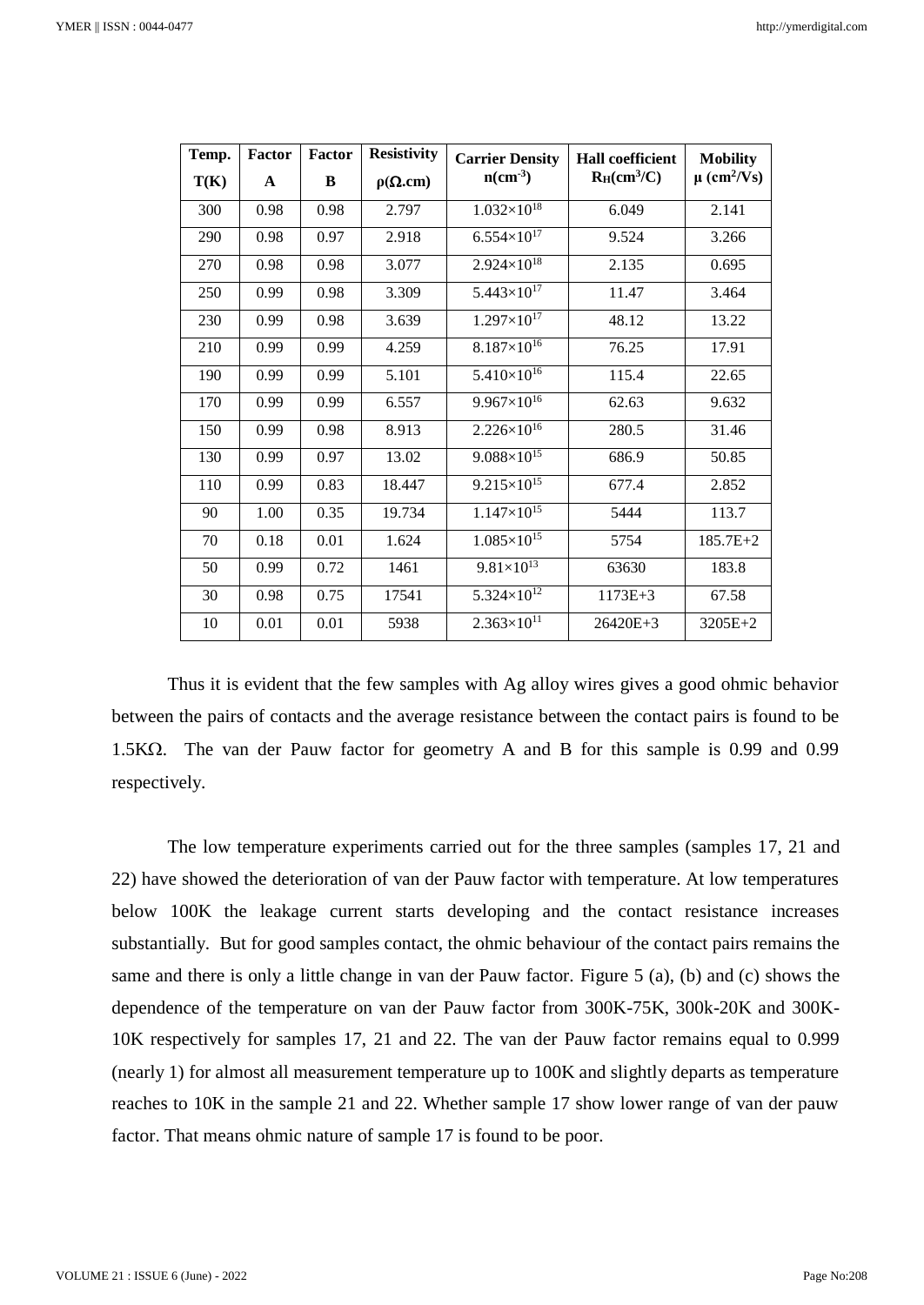





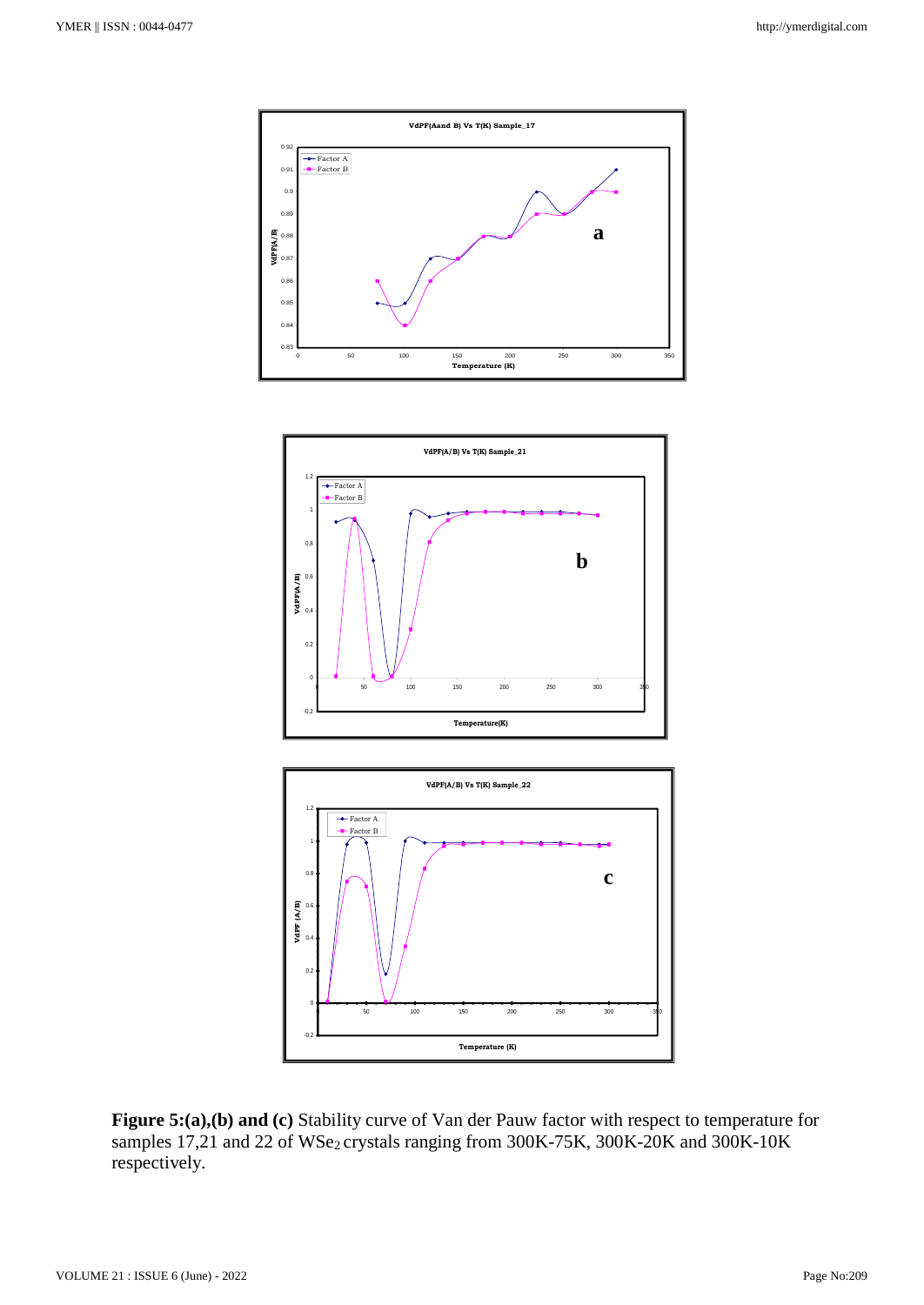Even though from the Hall effect measurements carried out on different samples as discussed above, a consistent set of observations have been chosen to evaluate temperature dependence of Hall resistivity, mobility, carrier concentration etc. of WSe<sub>2</sub> single crystals. The measured Hall parameters of such a typical set of observations are tabulated above.

The temperature dependence of hall parameters such as resistivity, carrier density and Hall mobility for sample 17, 21 and 22 is shown in figures 6 to 8.



**Figure 6:** Temperature dependence of resistivity of WSe<sub>2</sub> single crystal for sample 17, 21 and 22 respectively.



Figure 7: Temperature dependence of carrier density of WSe<sub>2</sub> single crystal for sample 17, 21 and 22 respectively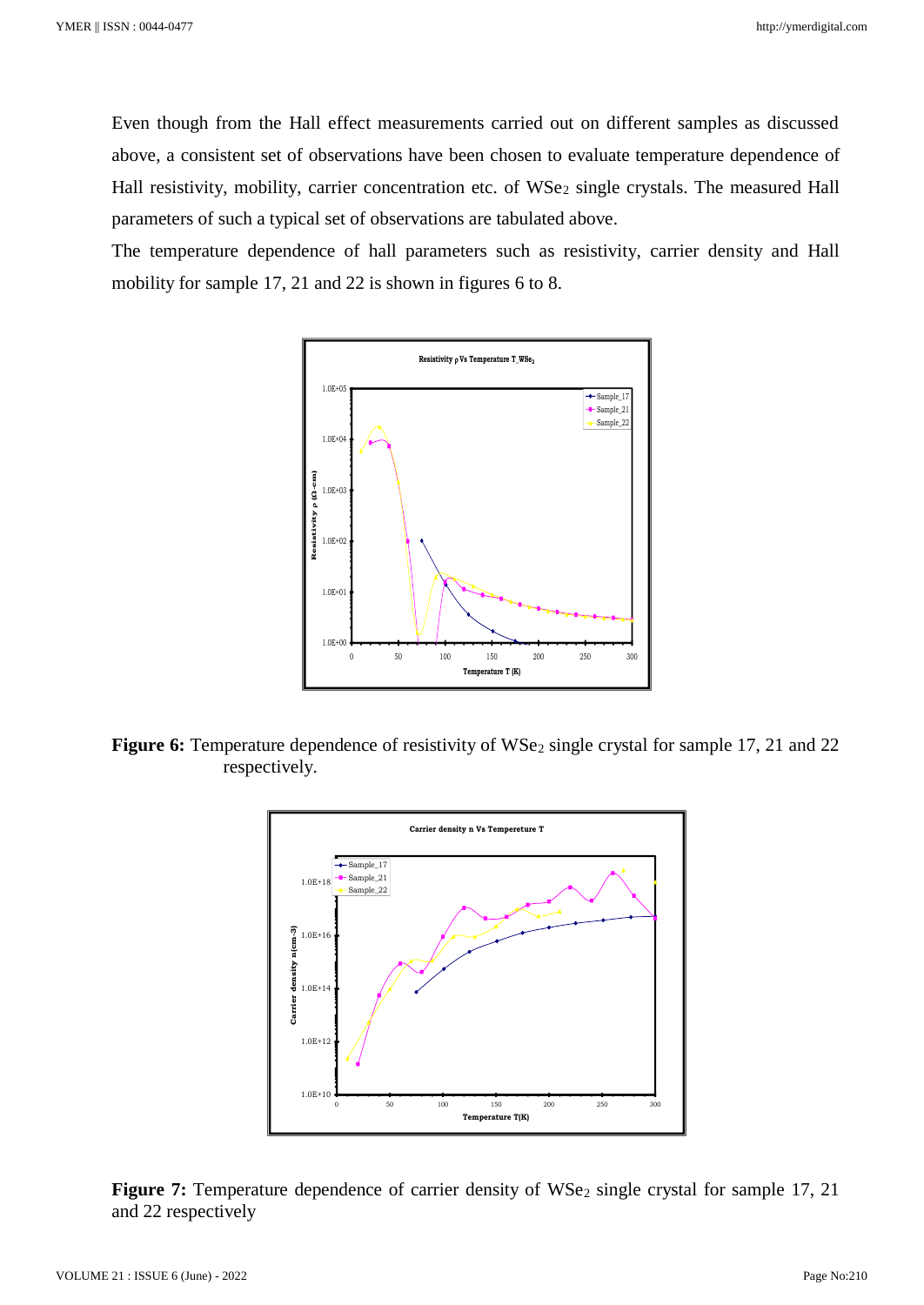

**Figure 8:** Temperature dependence of mobility of WSe<sub>2</sub> single crystal for sample 17, 21 and 22 respectively.

From the above plot, it has been conclude that increase in resistivity, decrease in carrier density and little increase in mobility found in all three samples of  $WSe<sub>2</sub>$  single crystal with low temperature range.

# **3.1 TEMPERATURE DEPENDENCE OF HALL COEFFICIENT**

It can be seen that from the previous exercise in figure 4 and 5 three samples have been chosen as good ohmic contact. However sample 22 give consistent results for room temperature as well as low temperature hall measurements shown in Table 4. So the subsequent section is thus referred to the analysis of these measurements carried out for sample 22. The Hall coefficient  $R_H$  is directly related to the free carrier density n of the semiconductor by,  $R_H = r/ep$  or  $R_H = -r/en$ , where e is the electron charge and r is the Hall scattering factor, n and p are electron density and hole density respectively. Therefore from the measurement of the Hall coefficient the conductivity nature of the semiconducting material can be easily found. From the measurements of Hall voltage and current along with the magnetic field reversal the two Hall coefficients for both the geometries as discussed above were found (equations 13 and 14).The average Hall coefficient was then calculated using equation 15.

It is seen that it has an activated nature with positive temperature coefficient confirming that the crystals are of p-type semiconducting in nature.(see Table 4 and figure 9)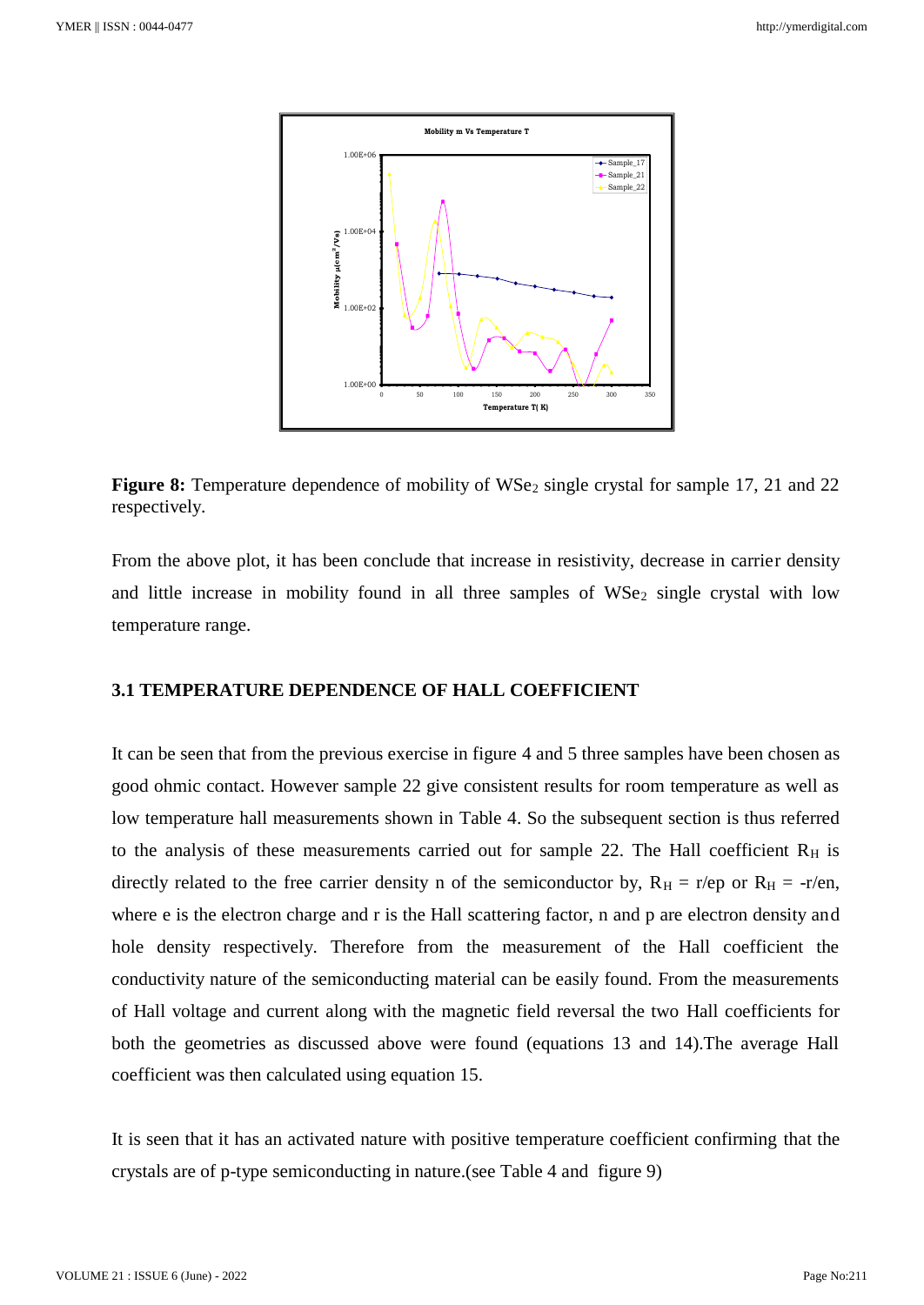

**Figure 9:** Hall coefficient versus reciprocal of temperature for WSe<sub>2</sub> single crystals, sample 22.

Three regimes are distinguished clearly from the figure. In the first region of temperature range (300K-70K) the value of  $R_H$  increases gradually. A transition occurs from 50K-10K temperature and the value of  $R_H$  increases by ten times and more in magnitude. This behaviour can be explained from the temperature dependent relationships of conductivity and carrier density and discussed below.

# **3.2 TEMPERATURE DEPENDENCE OF RESISTIVITY AND CARRIER DENSITY**

The resistivities of as grown crystals sample evaluated from the equations 7 and 8, along the basal plane have been measured for a temperature range of 300K to 10K. In order to study the temperature dependence of the resistivity, the semi-log plot of the resistivity as a function of inverse temperature is presented in figure 10. It is clear from the tables 4 that as temperature decrease resistivity increases. Also from the graph it can be seen that the resistivities in the given temperature range show an activated nature. From this the temperature dependence of conductivity of WSe<sub>2</sub> crystals has been studied. The temperature variation of the conductivity of crystals plotted is shown in figure 11. Since WSe<sub>2</sub> crystals have been seen to have transition to intrinsic nature around 400-600K [13], the observed conductivity is in extrinsic region.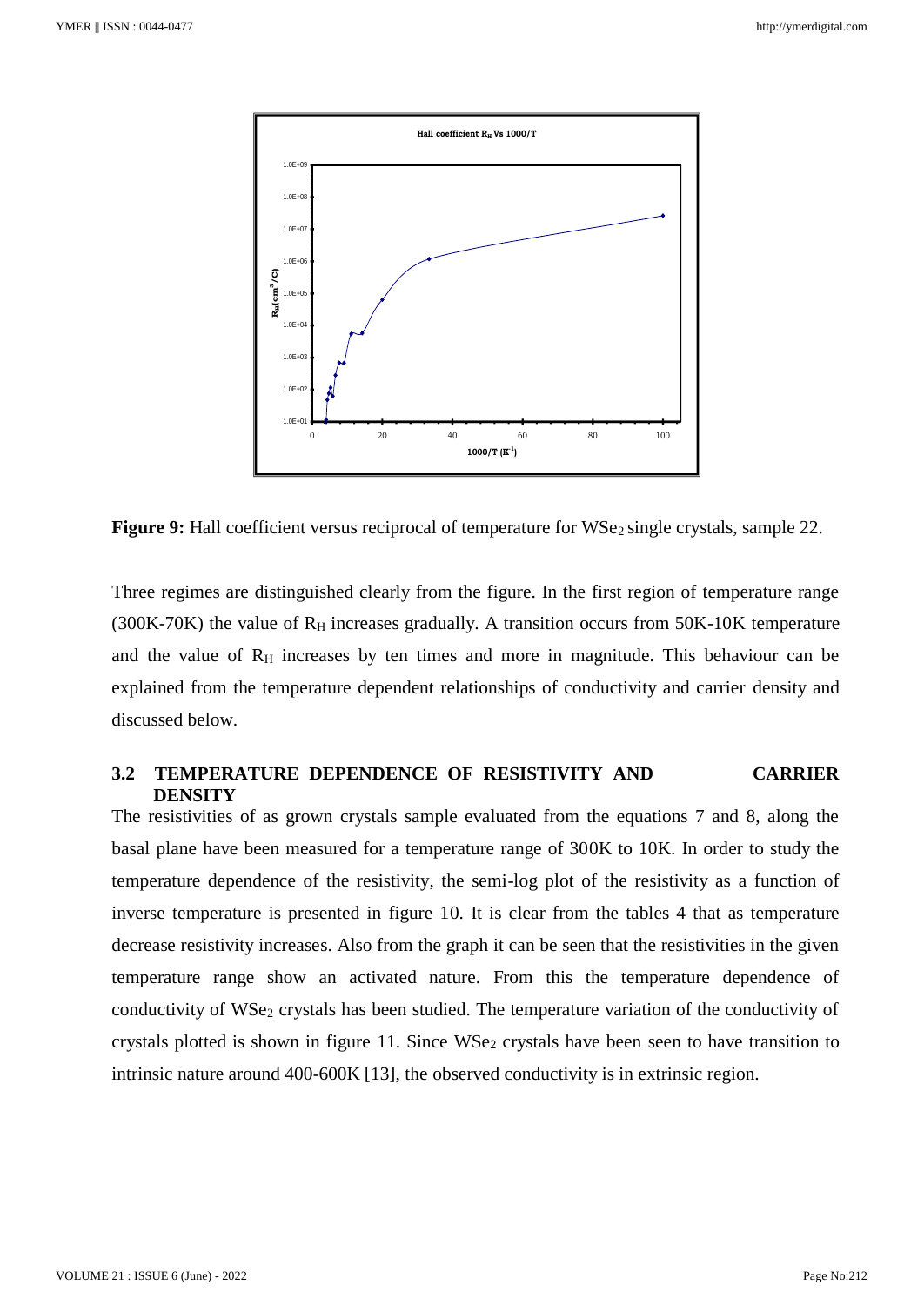

Figure 10: Semi-log resistivity as a function of inverse temperature for WSe<sub>2</sub> crystals, sample 22.



Figure 11: Temperature dependence of conductivity and carrier density of WSe<sub>2</sub> single crystal sample 22.

This is also confirmed by values of activation energies (table 6) as evaluated from figure 11 for the three identified temperature regions. The conductivity of a semiconducting material can have contributions from temperature dependence of carrier concentration and their mobility. The temperature dependence of carrier concentration as found is shown in figure 11.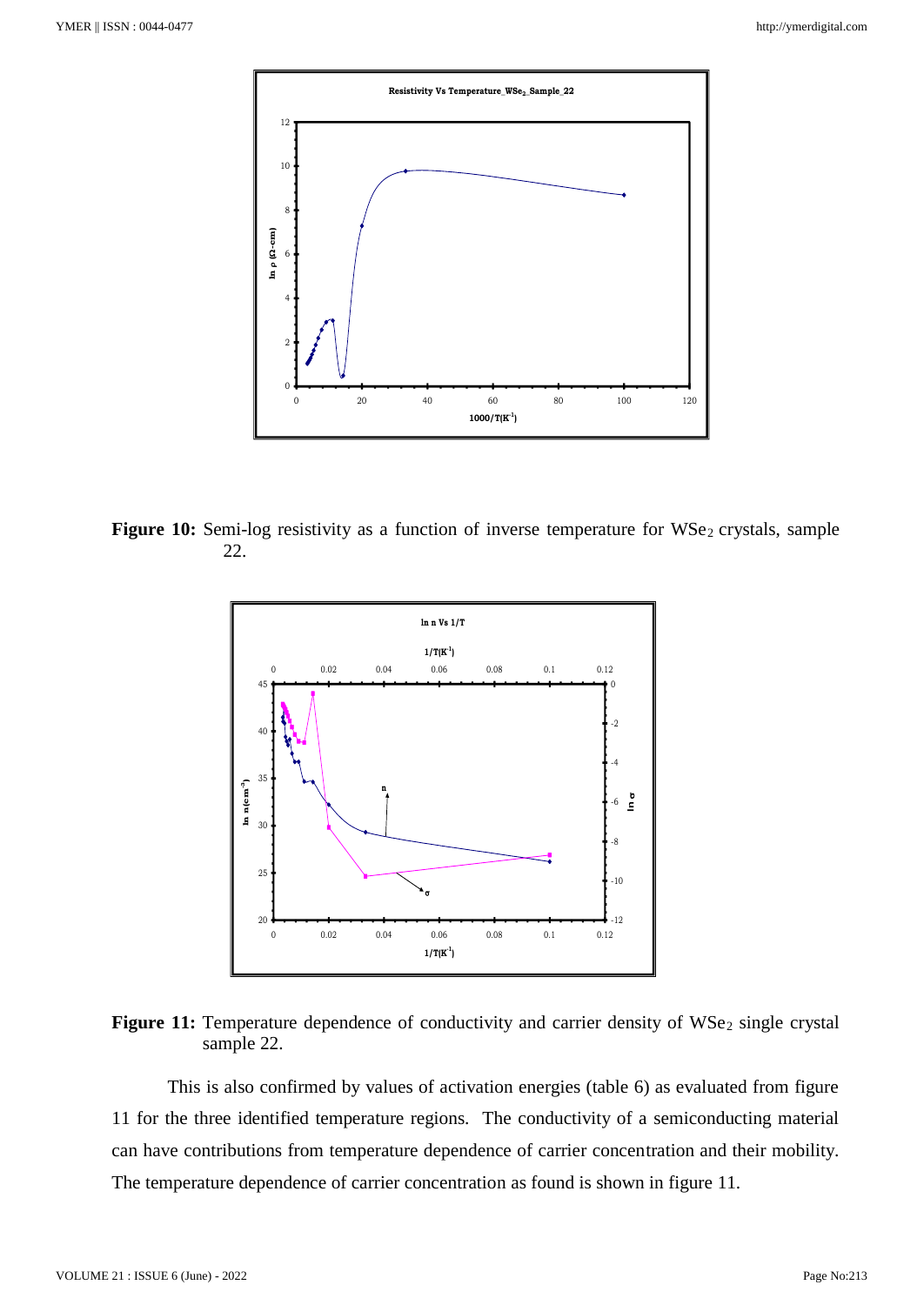| T(K) | $E_f$ (eV) |
|------|------------|
| 300  | 0.055      |
| 290  | 0.063      |
| 270  | 0.022      |
| 250  | 0.054      |
| 230  | 0.076      |
| 210  | 0.075      |
| 190  | 0.072      |
| 170  | 0.053      |
| 150  | 0.064      |
| 130  | 0.063      |
| 110  | 0.057      |
| 90   | 0.055      |
| 70   | 0.041      |
| 50   | 0.038      |
| 30   | 0.028      |
| 10   | 0.011      |

**Table 5:** Variation of Fermi energy with temperature for sample 22 in the temperature range 300K-10K

It shows similar temperature regions but having activation energies (table 6) different from that observed for the conductivity. The type of carriers as seen from the sign of Hall coefficient is p-type for 300K-10K. It is also seen that carrier concentration is decrease with low temperature.

**Table 6:** Activation energy for different temperature regions.

| Temp.<br>Range | <b>Carrier</b><br>concentration | Activation energy $(eV)$ |                  |  |  |
|----------------|---------------------------------|--------------------------|------------------|--|--|
| (K)            | $\text{(cm}^3\text{)}$          | $\ln \sigma$ vs $1/T$    | $\ln n$ vs $1/T$ |  |  |
| 300-70         | $10^{18} - 10^{15}$             | 0.040                    | 0.050            |  |  |
| 50-30          | $10^{13} - 10^{12}$             | 0.038                    | 0.064            |  |  |
| $30-10$        | $10^{11}$                       | $1.6x10-5$               | $1.38x10-6$      |  |  |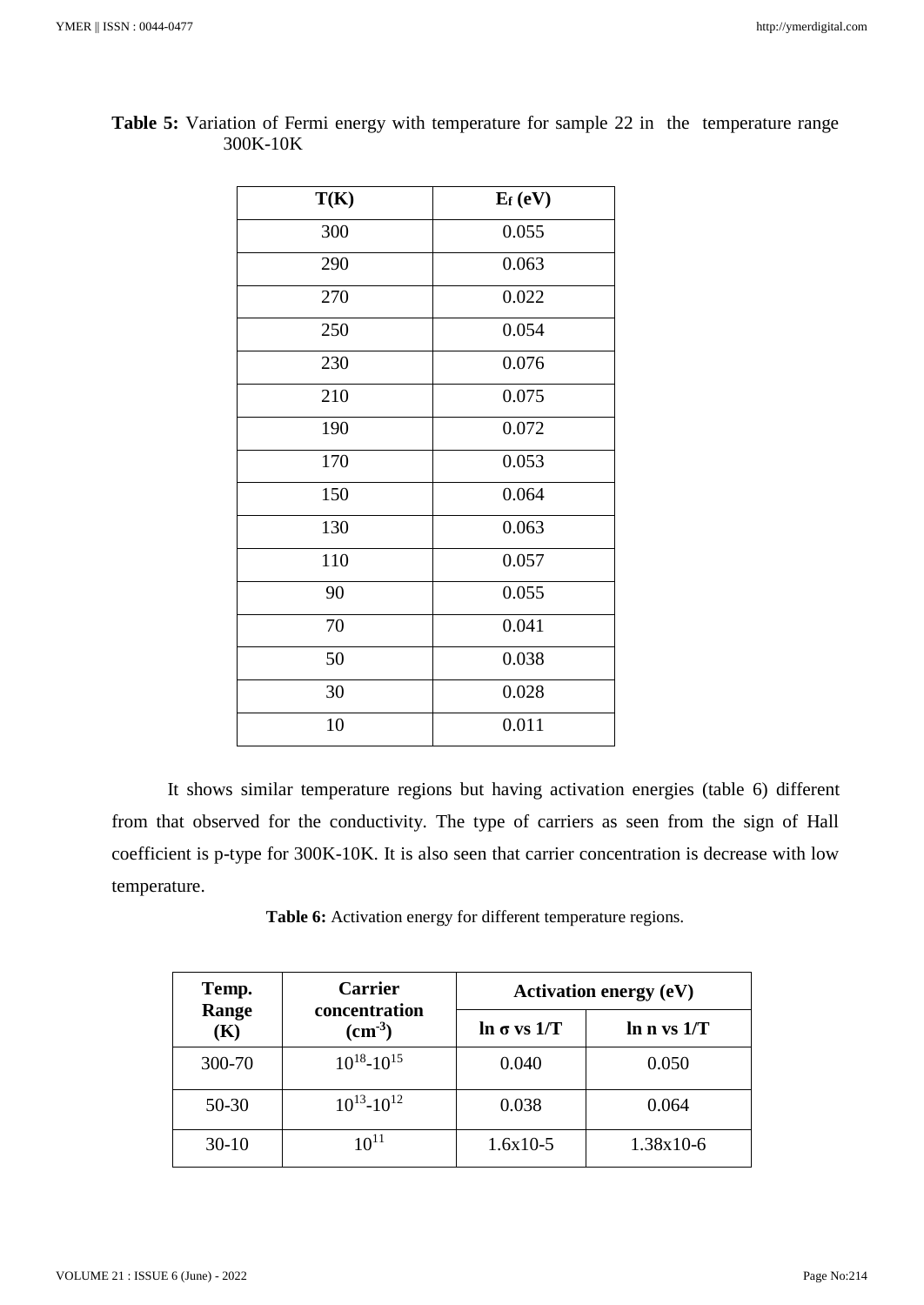WSe<sub>2</sub> is known to have layered structure with various polytypes having different stacking structures developing on conditions prevailing during preparation [15]. It has been found from XRD analysis that present crystals belongs to 2-H WSe<sub>2</sub> polytype similar to one reported in JCPDS –International Centre for Diffraction Data [16].

However, EDAX of our crystals show a slight selenium variation. The extrinsic electrical behavior of  $WSe<sub>2</sub>$  is generally attributed to the presence of both donors and acceptor impurities originating in defect structure of such crystals incorporated during its growth. Thus electrical behavior of crystals grown in the present study, which is predominantly p-type in most of the temperature range of investigation, can be attributed to the compensating nature of such defects. In present case it is very likely that selenium variation result in giving larger number of acceptor defects in comparison to shallower doner defects. This contention is also supported by the fact that selenium deficiency has been observed to give p-type [17] behavior with Fermi level moving towards valance band with decreasing selenium contents. Thus observed conductivity behavior of our crystals can be explained on a model of one acceptor and one shallower doner level in association with acceptor density  $N_A$  greater than donor defect density  $N_D$ . Accepter ionization energy is found to be 0.08eV and at high temperature region activation energy is almost half of this value. In compensated semiconductors, this originates due to change in the charge neutrality conditions for the two regions [18].



**Figure 12:** Temperature dependence of Fermi energy of WSe<sub>2</sub> in the temperature range 300K-10K for sample 22.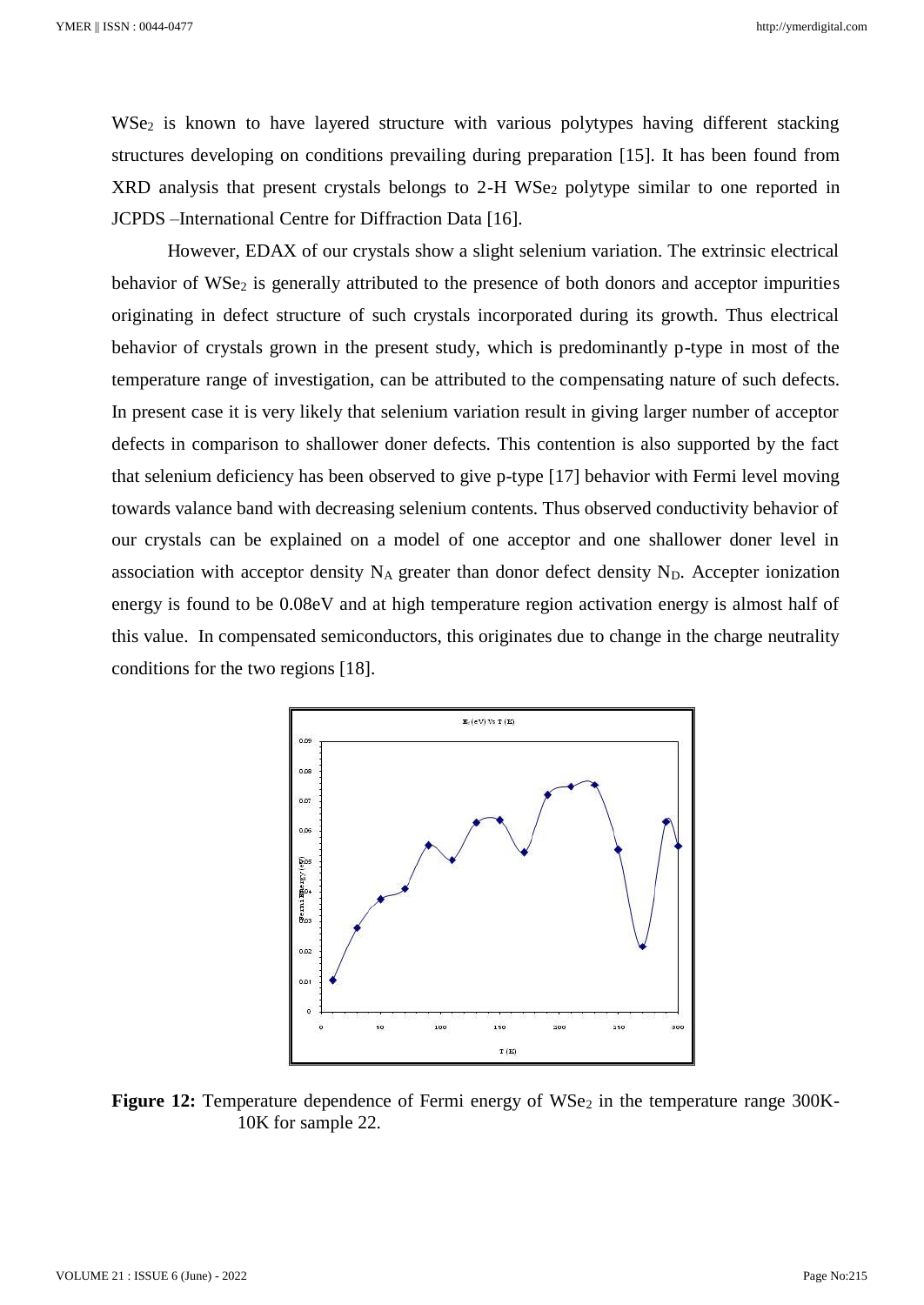That is in higher temperature region carrier concentration  $n>N_A$  while in lower temperature region  $n < N_A$ . This transition is also indicated from variation of Fermi level with temperature (figure 12). The Fermi energy [13] has been calculated from,

$$
E_f = kT \ln\left(\frac{n}{N_c}\right) \tag{17}
$$

Where  $N_c$ , the effective density of states for the conduction band and is given by,

$$
N_c = 2\left(\frac{2\pi m^* k_B T}{h^2}\right)^{3/2} \tag{18}
$$

It may be noted that in calculation of Fermi level the effective mass of carriers m\* has been used as 0.5m<sup>e</sup> as founds from reports [19].

## **6.3.3 TEMPERATURE DEPENDENCE OF HALL MOBILITY**



**Figure 13:** Variation of Hall mobility with temperature of WSe<sub>2</sub> for sample 22

Knowing the value of resistivity and Hall coefficient the Hall mobility Was calculated using the equation 16. The Hall mobility thus obtained in the temperature range of 300k-10K is tabuled in Table 4. The Hall mobilities derived from the experiment for different samples were found to be of the order of  $1.82$  to  $6517 \text{cm}^2/\text{V}\text{sec}$  at room temperature, and they exhibit a temperature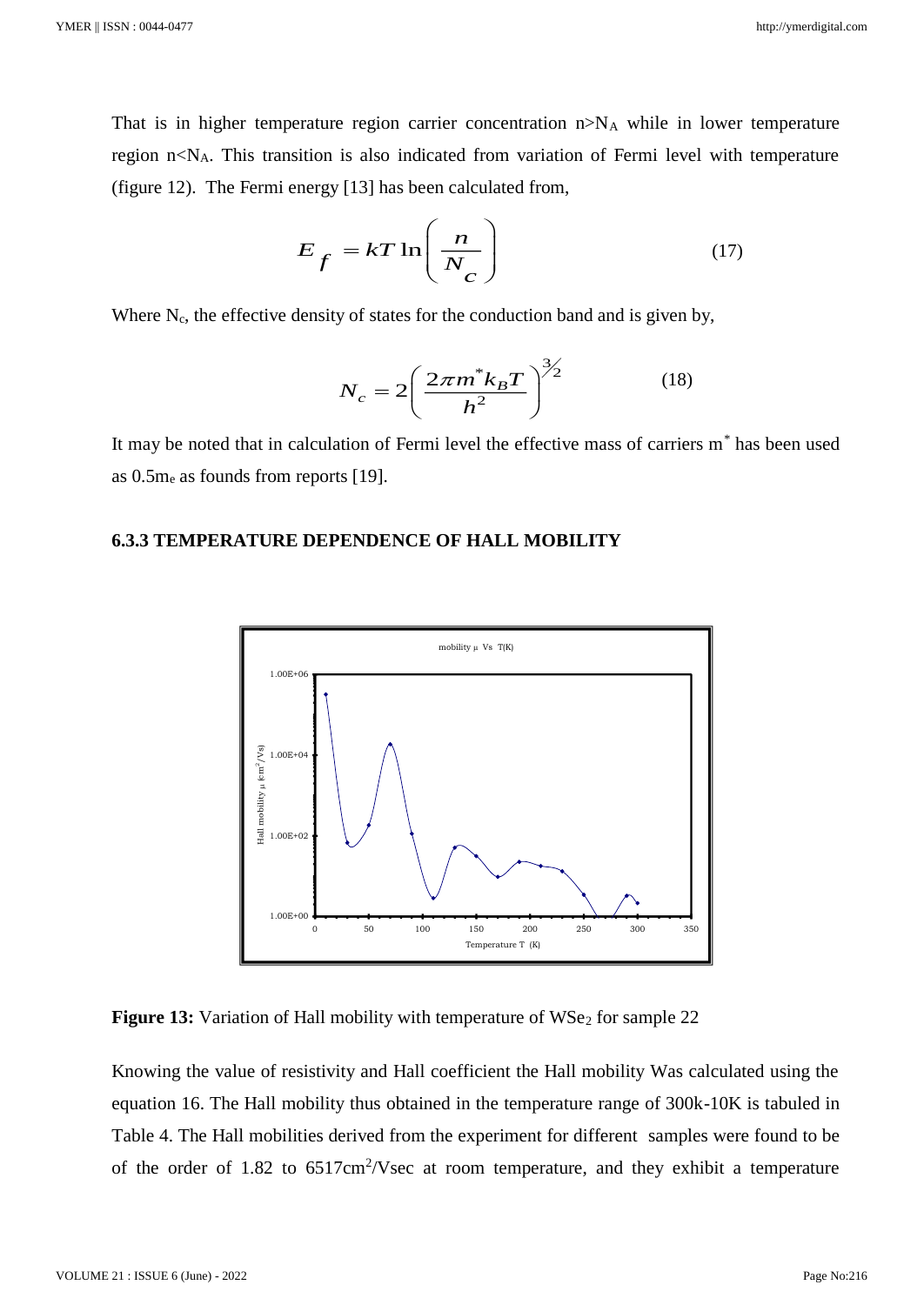dependence of the form 0  $T$ <sup> $\bigcap$  $^{-n}$ </sup>  $\mu \propto \sqrt{\frac{T}{T}}$  $\propto \left(\frac{T}{T_0}\right)^{-n}$ . Since the WSe<sub>2</sub> semiconducting compounds possess a

layered structure with covalent bonds within each layer and weak van der Waals forces between layers, and therefore this material shows highly anisotropic behaviour. This results in a shortrange interaction between excess charge carriers and optical lattice vibrations, which is specific for layered structures. This was shown by Fivaz and Mooser  $[20]$ , the structures like WSe<sub>2</sub>, the free charge carriers tend to become localized within individual layers and thus to behave as if moving through a stack of independent layers. This tendency is accompanied by a strong interaction between the free carriers and the optical phonons polarized normally to the layers. The mechanism of this interaction can readily be visualized by describing the layers as independent potential wells whose widths vary with the elastic deformations of the lattice. Within the adiabatic approximation the width of a layer determines the energy of localization of a free carrier in this layer. Variation of the width, therefore, represents a perturbation which gives rise to a friction of the carrier. Width changing deformations occur in layers, like those of  $WSe<sub>2</sub>$ which are composed of several atomic planes, and they involve optical phonons polarized along normal to the layer. In an external electric field the charge carrier distribution may therefore be expected to relax predominantly through scattering by optical modes, if the temperature is high enough for these modes to be excited.

The mobility variation of  $WSe<sub>2</sub>$  with temperature (figure 13) shows again three temperature regions of mobility as mentioned it for the conductivity and carrier concentration. Therefore the temperature dependence of the carrier mobilities of  $WSe<sub>2</sub>$  has been evaluated by

0  $T\big)^{-n}$  $\mu \propto \vert \frac{1}{T} \vert$  $\propto \left(\frac{T}{T_0}\right)^{-n}$  to determine about the scattering mechanisms that limit the carrier mobilities. For

temperature range 300K-100K the exponent n is found to be 1.1, which fit the experimental curve, with optical phonon energy  $(\hbar \omega) = 0.005$ eV leads to acoustic-mode scattering. In layer structures only the horizontal dilations significantly modify the potential, the influence of the vertical ones being negligible because of the weakness of the Van der Waals forces between layers. Thus the carriers only interact with the horizontally polarized acoustic modes. By standard procedure it can be shown that the acoustic mode scattering leads to a charge carrier mobility which is inversely proportional to T [20]. As temperature lowers at 100K to 70K a sudden increase of mobility has been observed and this assigns the n value 2.46 and  $\hbar\omega$  about 0.05eV. Again the temperature between 70K to 40K mobility has been decrease rapidly. The high value of n thus shows the strong temperature dependence of mobility and may be due to homopolar optical scattering mechanism. As the temperature decreases further below 40K the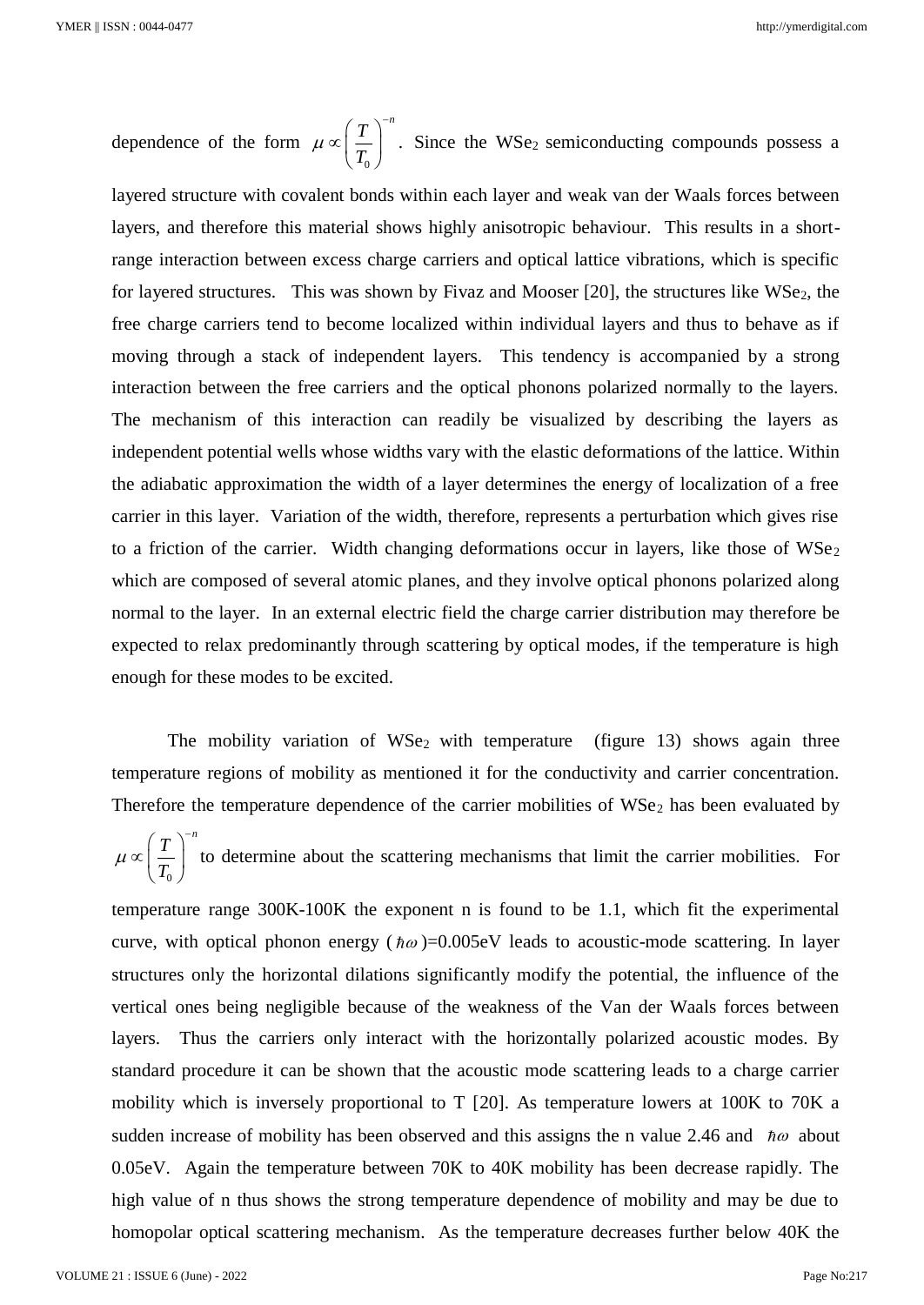value of mobility increases and here the value of n is found to be 1.5 with  $\hbar\omega$ , 0.2. This leads to a changeover of phonon scattering mechanism to ionized impurity scattering.

In the case of ionized impurity scattering, the lower temperature leads to a lower thermal velocity, with the electrons passing ionized impurity sites more slowly and suffering a stronger scattering effect. As a result the mobility  $\mu_{ion}$  decreases with temperature.

Thus at a sufficiently high temperature the phonon scattering dominates, and the overall mobility will initially increase with decreasing temperature until the ionized impurity scattering becomes dominant.

The value of Hall coefficient and carrier density were use to find out Hall scattering factor from the relation,

$$
R_H = \frac{r}{ep} \tag{19}
$$

The value of Hall scattering factor is found to be 0.99 to 1 (table 6.7) for the temperature range 10K to 300K. From the value of 'r' the drift mobility is calculated by the relation,

$$
\mu_H = |R_H \sigma| = r\mu. \tag{20}
$$

The scattering process are characterized by mean relaxation time  $\tau$ , which in turn related to the electron mobility  $\mu_d$  according to (Smith, 1978) [21,22],

$$
\mu_d = \frac{e\tau}{m^*} \tag{21}
$$

Here for WSe<sub>2</sub> the calculated value of drift mobility and the relaxation time is tabulated in table 6.7. The angular frequency of the motion  $\mathcal{O}_c$  is calculated from the relation,

$$
\omega_c = \frac{2\pi}{T} = \frac{eB_x}{m^*} \tag{22}
$$

For low field,  $\omega_c \tau = \mu B_x \ll 1$  is satisfied and according to the energy dependant relaxation time theory the value of  $\omega_c^2 \tau^2 \ll 1$  leads to the r value to be unity and is also matched with present result. Figure 14 shows the variation of Hall scattering factor with temperature.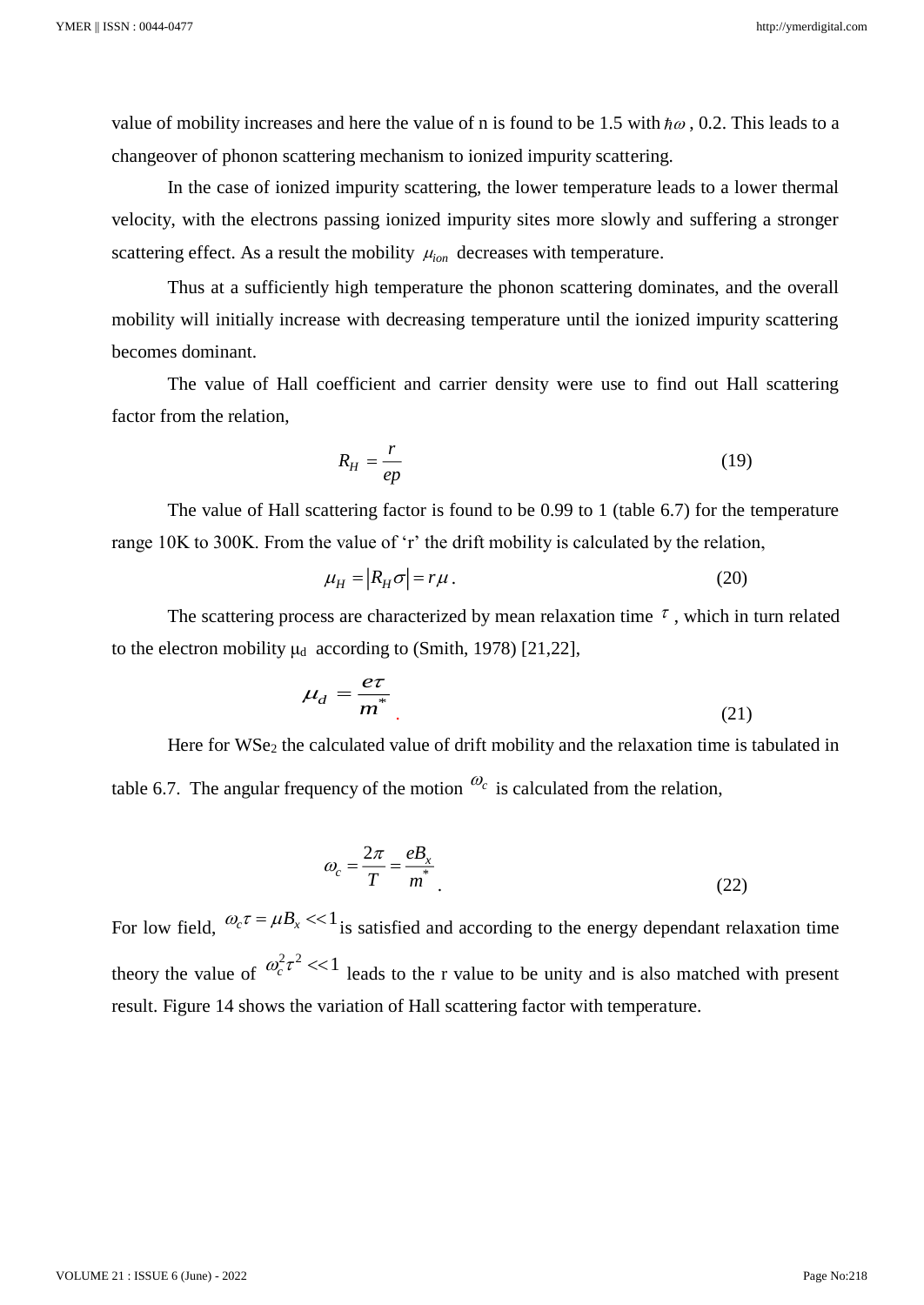|      | <b>Hall Scattering</b> |                                          |                        |
|------|------------------------|------------------------------------------|------------------------|
| T(K) | factor                 | $\mu$ <sub>d</sub> (cm <sup>2</sup> /Vs) | $\tau(s)$              |
|      | r                      |                                          |                        |
| 300  | 0.999                  | 2.14                                     | $6.01 \times 10^{-16}$ |
| 290  | 0.998                  | 3.26                                     | $9.17 \times 10^{-16}$ |
| 270  | 0.997                  | 0.69                                     | $1.95 \times 10^{-16}$ |
| 250  | 0.998                  | 3.46                                     | $9.73 \times 10^{-16}$ |
| 230  | 1.000                  | 13.20                                    | $3.72 \times 10^{-15}$ |
| 210  | 0.999                  | 17.90                                    | 5.03 $x10^{-15}$       |
| 190  | 0.999                  | 22.60                                    | $6.36 \times 10^{-15}$ |
| 170  | 0.999                  | 9.62                                     | $2.71 \times 10^{-15}$ |
| 150  | 1.000                  | 31.50                                    | $8.86 \times 10^{-15}$ |
| 130  | 0.999                  | 50.80                                    | $1.43 \times 10^{-14}$ |
| 110  | 0.999                  | 2.85                                     | $8.02 \times 10^{-16}$ |
| 90   | 1.000                  | 114.00                                   | $3.20 \times 10^{-14}$ |
| 70   | 1.000                  | $1.86 \times 10^{4}$                     | $5.2 \times 10^{-12}$  |
| 50   | 0.999                  | 184.00                                   | $5.16 \times 10^{-14}$ |
| 30   | 0.998                  | 67.50                                    | $1.90 \times 10^{-14}$ |
| 10   | 0.998                  | $3.20 \times 10^5$                       | $8.99 \times 10^{-11}$ |

|  |  |  |  |  |  | <b>Table 7:</b> Various scattering parameters of WSe <sub>2</sub> sample 22 |
|--|--|--|--|--|--|-----------------------------------------------------------------------------|
|--|--|--|--|--|--|-----------------------------------------------------------------------------|





# **CONCLUSION**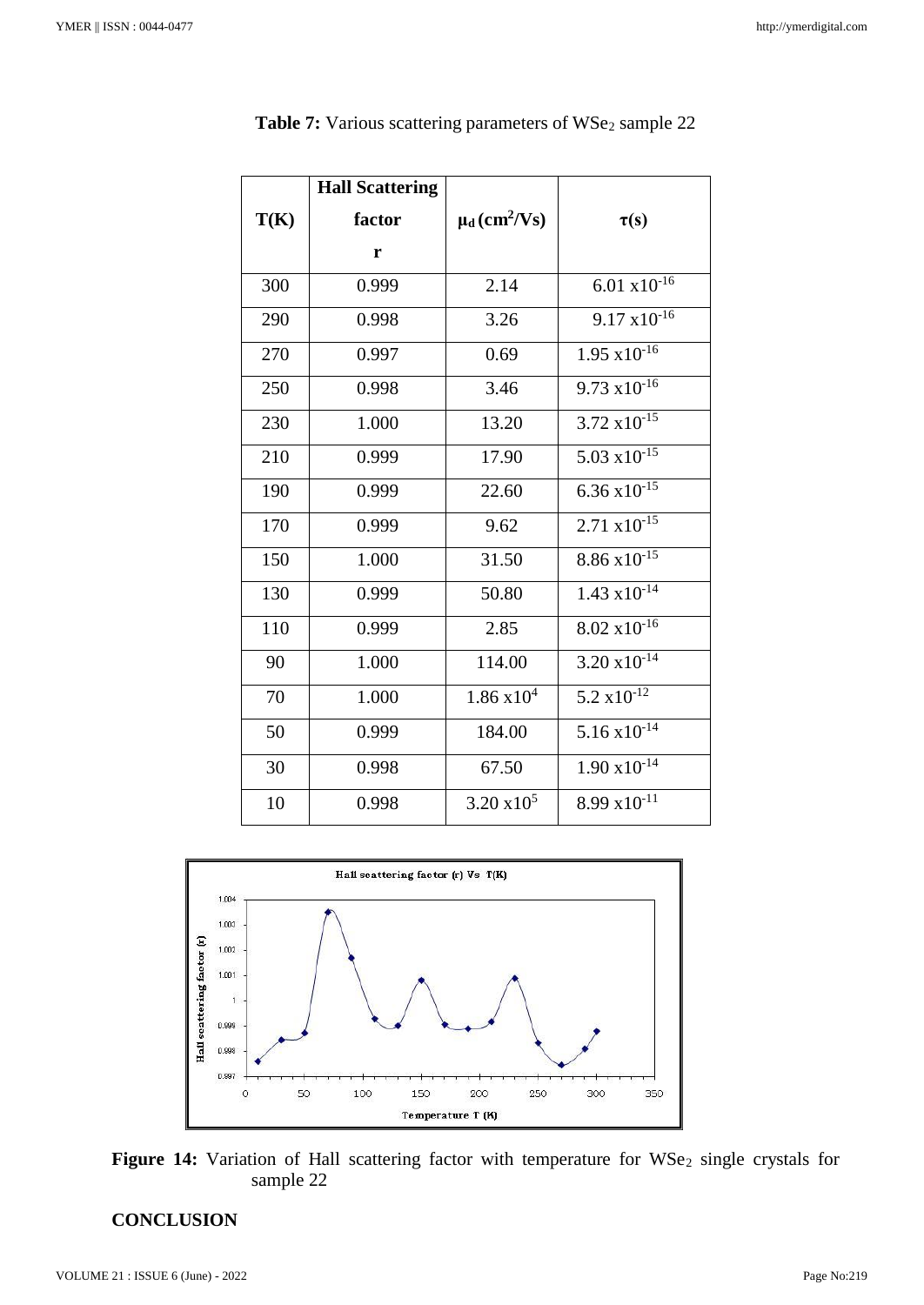WSe<sub>2</sub> crystals grown by DVT technique under conditions given are seen to possess semiconducting nature, which can be explained in terms of one donor and one shallower acceptor defect levels originating from growth conditions. The temperature dependence Hall coefficient study revealed that the grown crystal shows mixed conduction behavior in the temperature region  $300K$  to 10K. The variation of mobility with temperature, also show that the WSe<sub>2</sub> possesses a mixed scattering mechanism.

From room temperature to low temperature till 100K, it has been found that the acoustic mode scattering mechanism dominates. Strong temperature dependence on mobility could be observed thereafter from 100K–70K, where homopolar optical scattering mechanism may dominate and further decrease of the mobility with decreasing temperature may be attributed to the ionized impurity scattering. Thus measurements of Hall effect parameters carried out on a series of semiconducting tungsten dichalcogenides layer structures have shown that in these materials the charge carriers have the temperature dependent mobilities. The temperature dependence of the drift mobility has been derived from the experimental information and is tabulated in table 6.7.

The Hall scattering factor calculated from the temperature dependent Hall coefficient and carrier density, found to be 0.99 to 1. Due to the experimental limitation of low magnetic field, the effect of magnetic field on these could not be studied. Detailed analysis of temperature dependent Hall effect data thus yields information concerning the electronic transport properties of tungsten diselenide semiconducting layered materials.